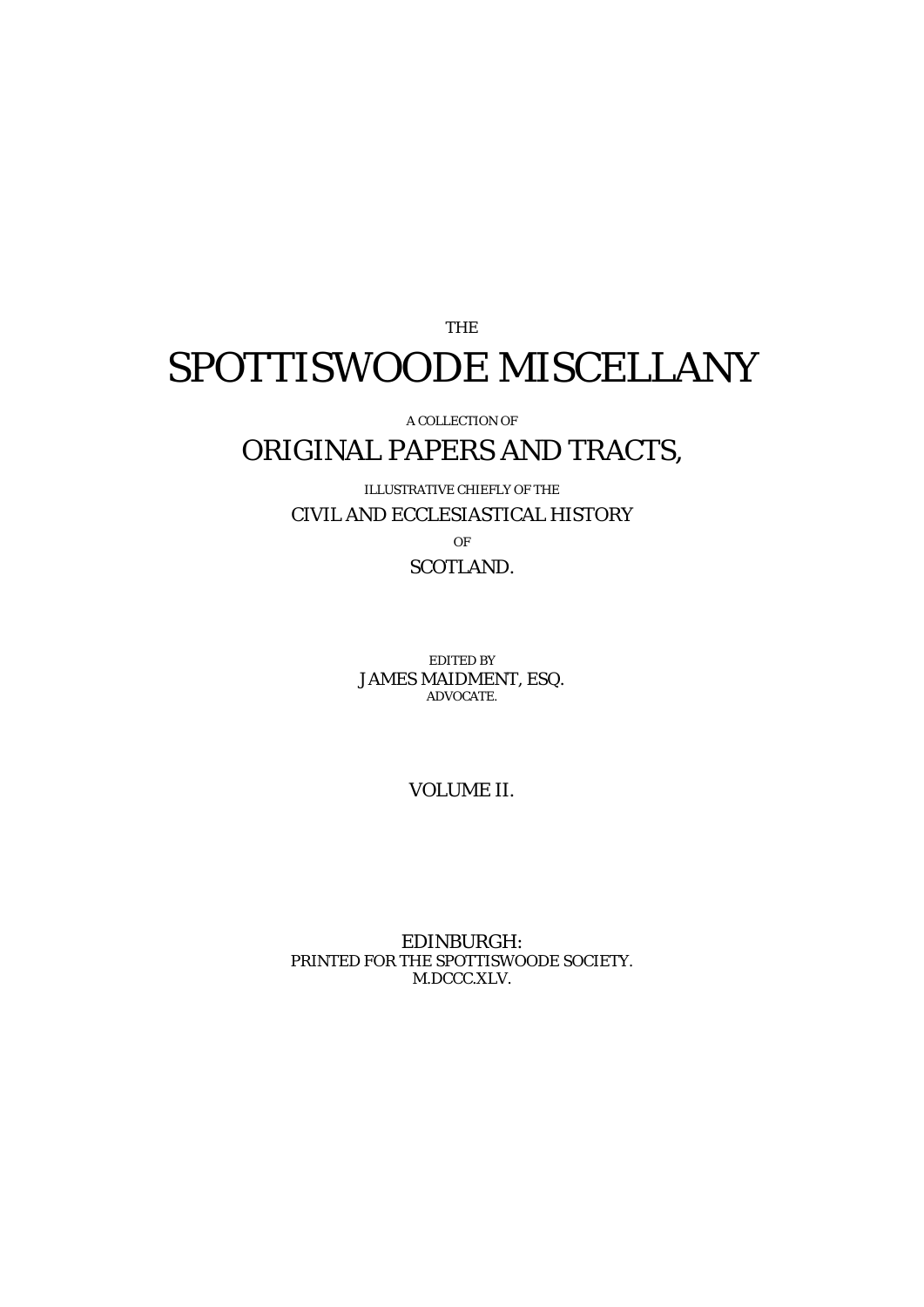ALEX. LAURIE AND CO. PRINTERS TO HER MAJESTY.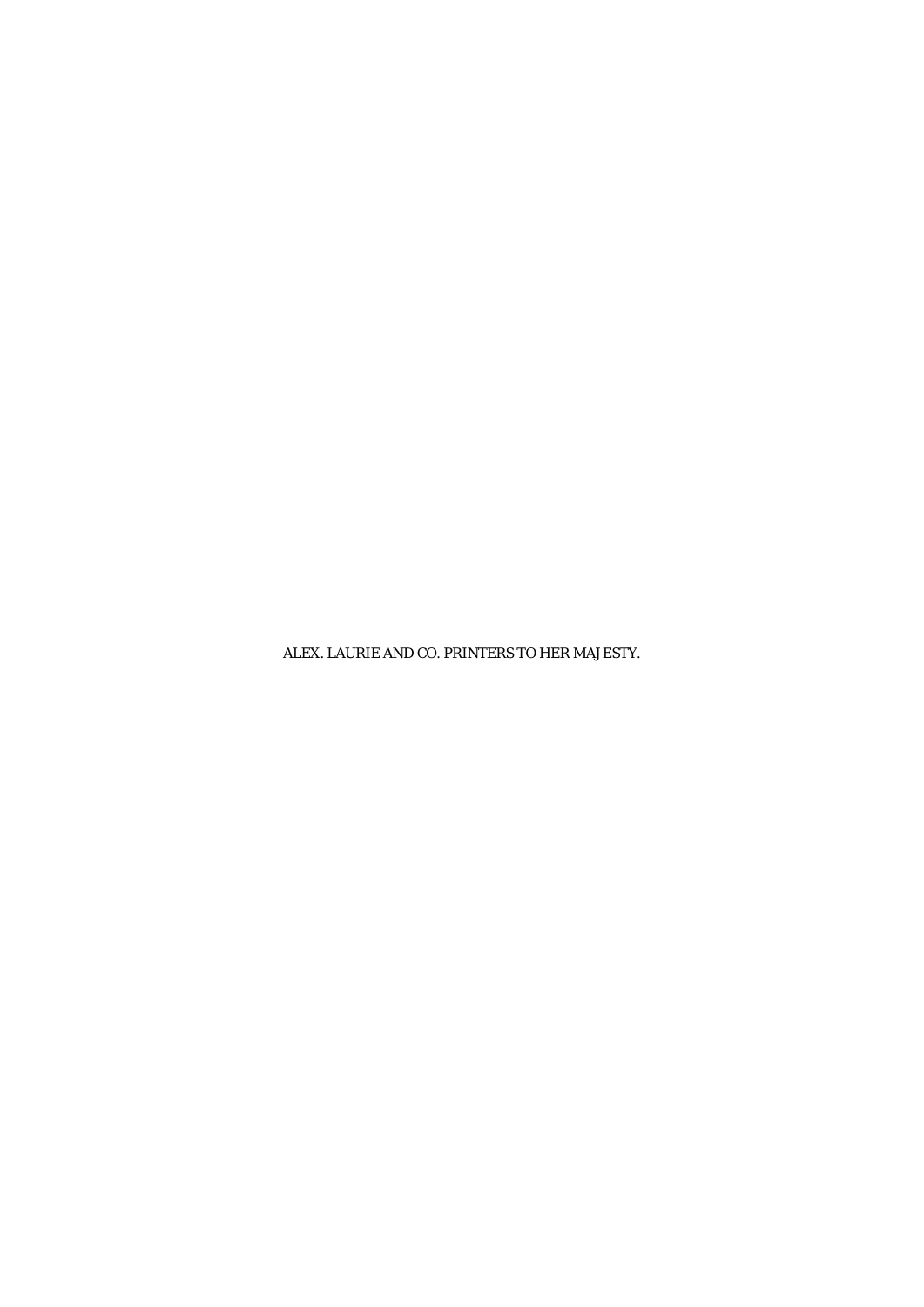## RELICS OF THE REBELLION, 1745-6.



- THE following Papers relate to the Rebellion of 1745-6, and have been, with three exceptions, printed from the Original MSS. to which, the Editor has had access.
- I.—The first on the list is a remarkable anonymous letter transmitted to the Laird of Clanranald, the original of which was given to the Editor by the late James Allan Maconochie, Esq. It is in very bad condition, being defective at the commencement.
- Ranald Macdonald who succeeded to the Clanranald Chieftainship and estates, by the provident kindness of Mrs Penelope Macdonald,<sup>[1](#page-2-0)</sup> (see page 430) had prudence enough to keep what had then been preserved to the family. This letter, now for the first time printed, is the remonstrance couched in tolerably strong terms of some zealous member of his own family, who, having no estate of his own to lose, could have no sympathy for his Chieftain's caution. The Captain of Clanranald was not moved from his resolve by the taunts contained in this epistle, and he very quietly remained in Uist during the entire period of the Rebellion. With that eye to the future, common to many of the Highland Chiefs, Ranald

<span id="page-2-0"></span><sup>&</sup>lt;sup>1</sup> This admirable woman survived her husband many years, and died on the 30th Nov. 1742. The following notice of her death occurs in the Edinburgh Courant:—"Yesternight died in Canongate, the Honourable Penelope Lady Clanronald, aged about 70. She was daughter of Colonel Murdoch Mackenzie, Deputy Governor of Tangier, (where her Ladyship was born), and spouse to Ronald Macdonald, Captain of Clanronald, who was killed at Sheriffmuir—a lady of consummate honour and probity, and blessed with every qualification that can adorn the sex."

Wodrow tells a very singular story in his Analecta, vol. ii. p. 362, relative to a Lady Clanronald, a French Lady, who married the Captain of Clanronald in very peculiar circumstances. The entry is in 1722; and he calls her the late lady. This may improbably refer to the forfeiture of the estates, and not to her actual decease. If the anecdote be true, which may be questioned, it can only refer to Mrs Penelope Macdonald.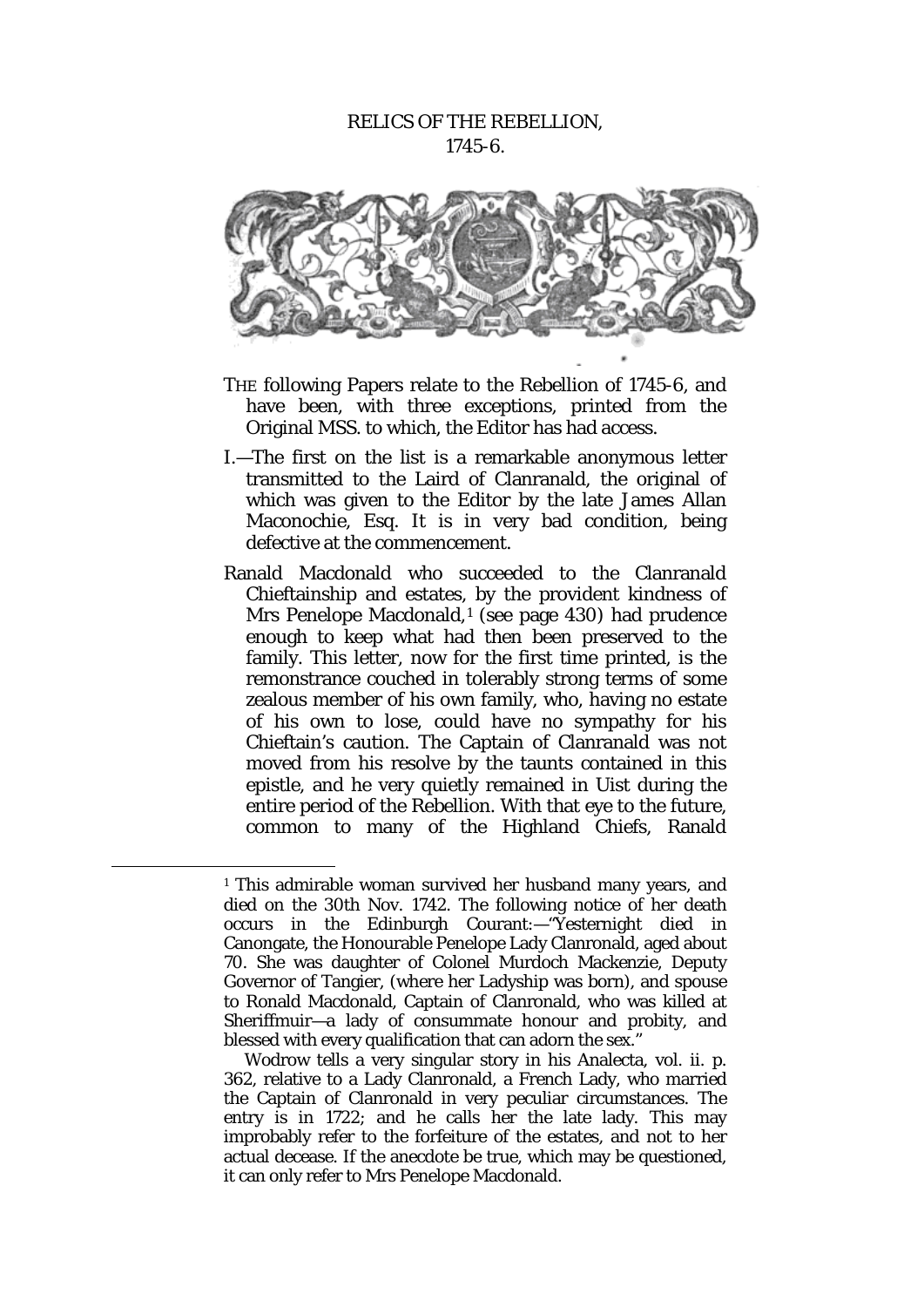permitted his son to join the Prince—so that, if his Royal Highness had prevailed, the son's services would compensate for the father's delinquency, and if he lost, although the son should be forfeited, the estate would be secured in the person of the father.

- This prudent gentleman was born in 1692, and married Margaret, daughter to William M'Leod of Bernera, by whom he had, 1st, Ranald, his heir; 2d, Donald, an officer of great reputation in the British service, who was killed before Quebec in 1759, while under the command of General Wolfe; 3d, Margaret, who died unmarried. Ranald the younger, was attainted under the name of Donald; by which error he escaped the forfeiture, and subsequently was pardoned. His father, on the 28th November 1753, renounced his liferent right in favour of his son, who in this way came into possession of the estates.
- II.—The letter from the Prince to his father was originally printed in a periodical work, entitled "The Literary and Statistical Magazine," of which a few numbers appeared, and which in a short space of time was *"*consigned to the Tomb of all the Capulets." It was taken from a "manuscript volume containing a few Jacobite Relics," and there seems no reasonable doubt that the document is genuine. Whether it was a veritable private communication from the Prince to his father may be doubted, as from its tenor, it would rather seem to have been prepared with a view towards publication, in order that a favourable impression of the Prince's line of conduct, even to his opponents, might go abroad. Very probably it may have been printed as a broadside, and generally distributed.
- III.—The letter from Hamilton is exceedingly curious, and the concluding portion relative to the dirtiness of the Highlanders brings to one's recollection the account given by the Margravine of Bareuth, of the abominations committed by the Muscovites when Czar Peter the Great honoured her father King Frederick William with a visit. The rapacity of the Highlanders had been long a heavy complaint by the Lowlanders.
- Cleland has satyrized the Mountaineers in his clever poem on the Highland Host, and the following extract from a scarce Poem is not without merit:—

"In vain thy hungry mountaineers Come forth in all their warlike geers— The shield, the pistol, durk and dagger, In which they daily wont to swagger. And oft they sallied out to pillage The hen-roosts of some peaceful village; Or, while their neighbours were asleep,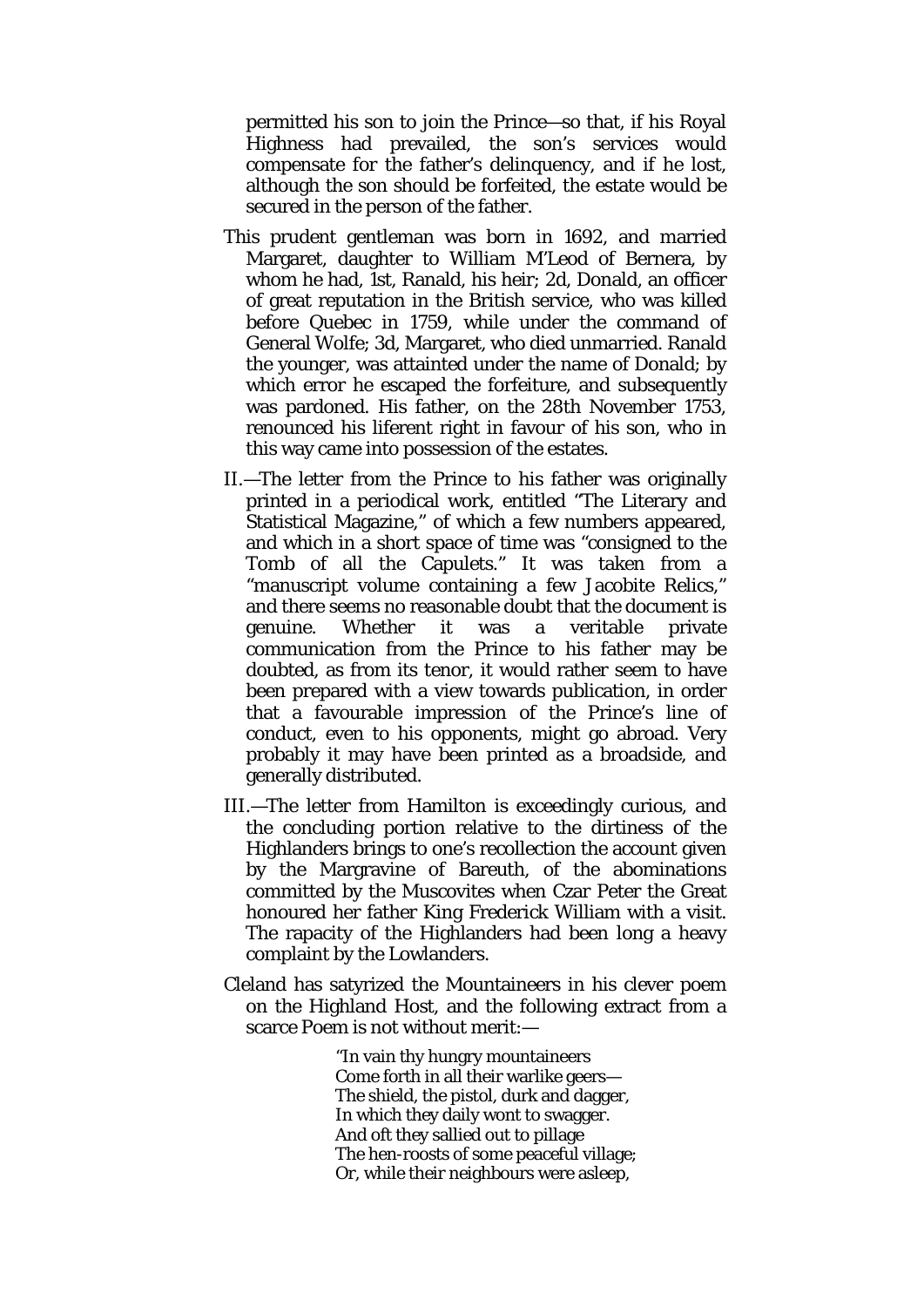Have carry'd off a Lowland sheep. What boots thy high-born host of beggars, Maclean's, Mackenzie's, and Macgregors, With Popish cut throats, perjured ruffians, And Forster's troop of raggemuffians!"[1](#page-4-0)

- IV.—Lord George Murray's account of the Battle of Culloden appeared in the Magazine referred to, No. 2, and is particularly interesting. If one may believe the Chevalier Johnston, had the Prince slept during the entire period of his Scotish residence, at least for a proper time after the battle of Preston, and left the entire guidance of his affairs to Lord George, when waking he would have found the diadem on his father's brows.
- In the Appendix to Home's History of the Rebellion 1745-6,<sup>[2](#page-4-1)</sup> a letter is printed, adduced by Lord George Murray, under the assumed name of Vollignie, to William Hamilton, Esq. of Bangour, the poet, giving certain explanations as to his conduct. His Lordship at the outset observes—"I am persuaded you saw a copy of the letter which I wrote the 10th of May 1746, which copy I left at the Scots College of Paris. In that letter was a pretty circumstantial account of what I knew of these two last days, but to be sure but few paragraphs in that letter but could be much enlarged on." The present account is perhaps the one referred to by his Lordship, as it gives a particular detail of the "*two last days,"* and corresponds with the brief statement embodied in Lord George's communication to Hamilton.
- Mr Chambers has included in a singularly interesting volume, entituled "Jacobite Memoirs of the Rebellion 1745,"[3](#page-4-2) from the MS. Collections of Bishop Forbes, another and totally distinct narrative by Lord George, which gives an account of all that was done prior to the defeat of Culloden. It is not unlikely that other papers still exist relative to the Rebellion 1745-6, from the pen of this Nobleman, and indeed it has been asserted—with what truth the Editor cannot say—that many of his Lordship's MSS. are preserved at Dunkeld. He was the father of John the third Duke of Athol, who by a resolution of the House of Peers, 7th February 1764, was declared to have right to the title of "Duke of Athole, Marquis of Tullibardine, Earl of Strathtay," &c. &c.
- Wodrow,[4](#page-4-3) in September 1725, has the following anecdote relative to Lord George:—"It may be the Lord in his providence has some good to bring out of the sufferings of

<span id="page-4-3"></span><span id="page-4-2"></span><span id="page-4-1"></span><span id="page-4-0"></span>**.** 

<sup>1</sup> Imitation of the Prophecy of Hereus—broadside—printed January 7, 1716.

<sup>2</sup> Edin. 1802, 4to.

<sup>3</sup> Edin. 1834, 8vo.

<sup>4</sup> Wodrow's Analecta, vol. iii. p. 231.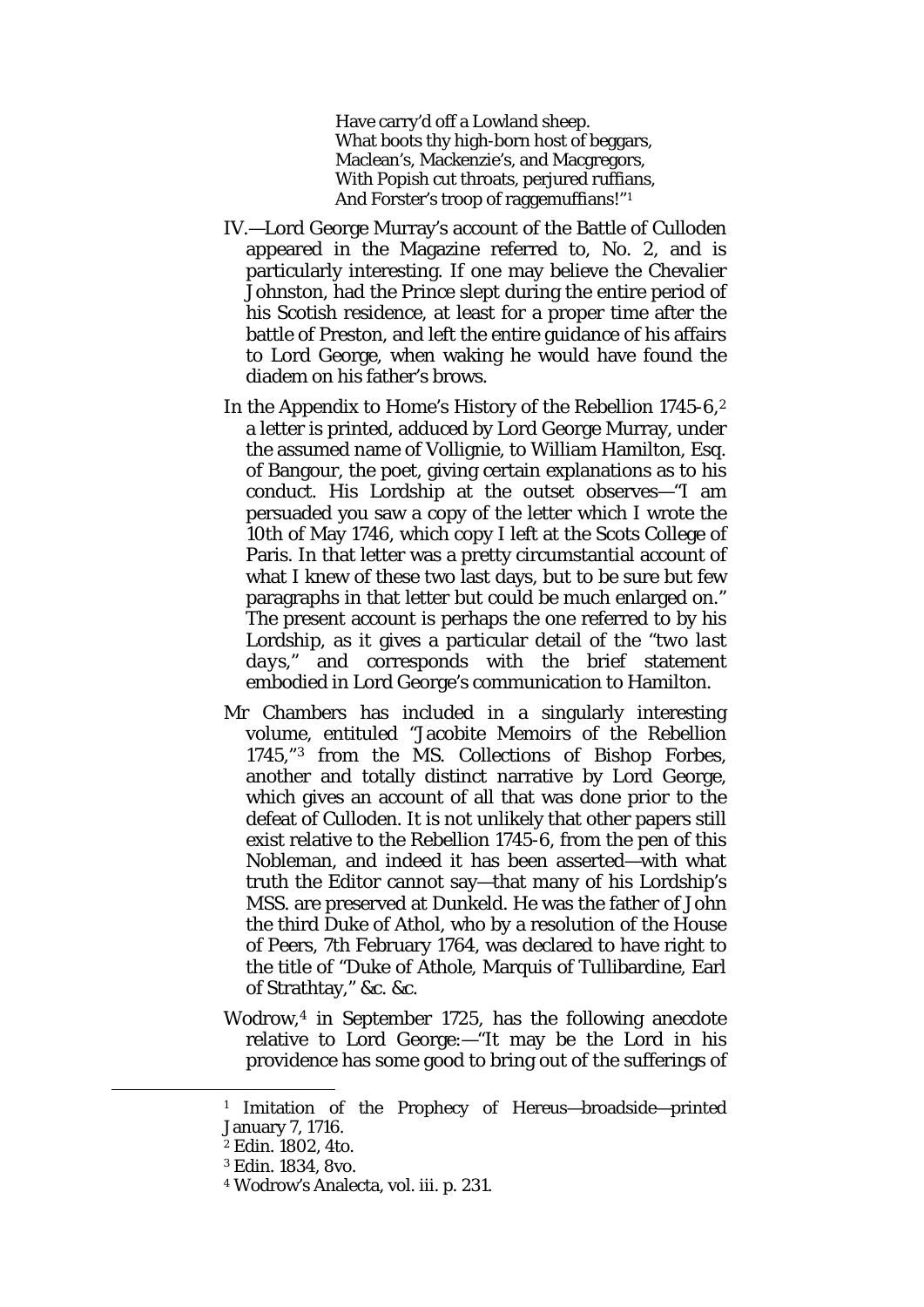these poor abandoned people, especially the younger sort of them. The Lord Sinclair seems an instance, and we have another in Lord George Murray, third son of the late Duke of Athole, in whom they say a very happy change is of late wrought. He was a half-pay officer, and went to the rebels at Preston, after that he came over with the handfull of Spaniards. At Glenshiel he escaped, and with a servant gote away among the Highland mountains, and lurked in a hutt made for themselves for some moneths, and saw nobody. It was a happy providence that either he or his servent had a Bible and no other books. For want of other business he carefully read that neglected book, and the Lord blessed it with his present hard circumstances to him. Now he begins to appear, and its said is soon to be pardoned, and he is highly commended not only for a seriouse convert from Jacobitism, but for a good Christian, and a youth of excellent parts, hopes, and expectations." The expectations raised of a change in the political opinions of Lord George were, however, not realised; for as has been seen, in 1745 he became the Prince's General, where his abilities proved of little avail, as the knot of unhappy advisers about the Prince successfully thwarted his projects, and rendered them unavailing. *"*He was tall, and robust, and brave in the highest degree; conducting the Highlanders in the most heroic manner, and always the first to rush sword in hand into the midst of the enemy. He used to say, when we advanced to the charge—

- 'I do not ask you, my lads, to go forward, but merely to follow me'—very energetic language, admirably calculated to excite the ardour of the Highlanders, but which would sometimes have had a better effect in the mouth of the Prince, He slept little, was continually occupied with all manner of details, and was altogether most indefatigable, combining and directing alone all our operations; in a word, he was the only person capable of conducting our army."
- Lord George married a lady of his own name, Amelia<sup>[1](#page-5-0)</sup> only child and heiress of James Murray of Glencarse and Strowan, by whom he had a daughter Amelia, who became in 1750 the second wife of the Master of Sinclair, and Charlotte who died 3d August 1773 unmarried. He had three sons, the eldest of whom became third Duke of Athole, as previously noticed. Lord George died in Holland in October 1760.

<span id="page-5-0"></span><sup>1</sup> Memoir of the Rebellion, 1743-1746, by the Chevalier Johnstone. Edin. 1890. 4to p. 19.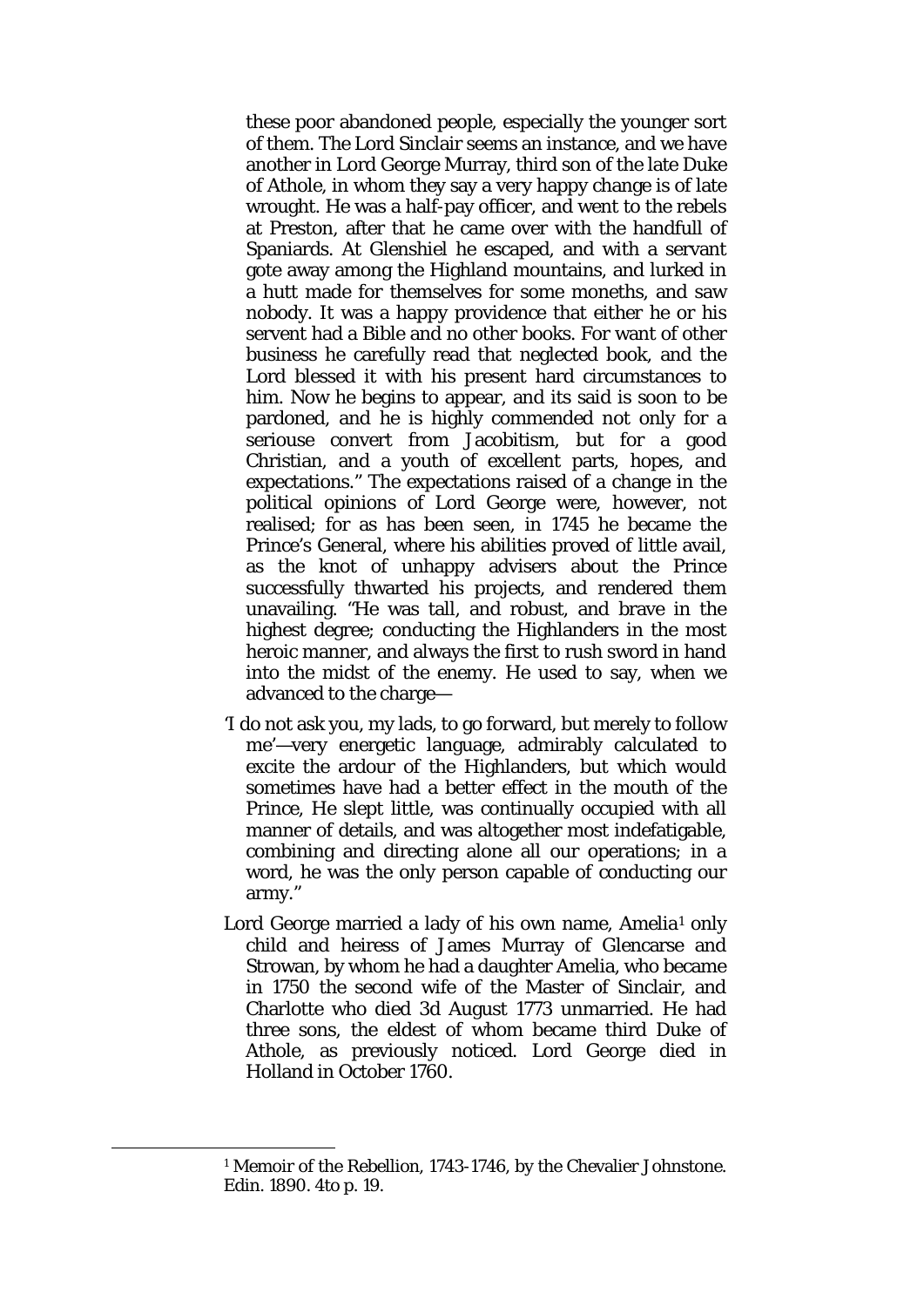- V.—The three letters written by James Wolfe,[1](#page-6-0) Aide-de-camp of General Hawley, derive an interest from the name of the writer, who afterwards became enshrined in the history of his country as the conqueror of Quebec, and who died in the moment of victory. They are official, and relate to the proceedings to be adopted against the vanquished after their prostration by the defeat of Culloden.
- VI.—The letter from Mr John Campbell to his cousin John Campbell of Kilberry is now for the first time printed from the original, obligingly communicated to the Editor. It gives an amusing account of the search for arms, &c. after the defeat of Culloden, and is written in that pleasant offhand manner in which the great charm of epistolary correspondence consists.
- VII.—The anonymous letter to Lord President Forbes was also among the papers of the late Sir William M'Leod Bannatyne.

<span id="page-6-0"></span>**.** 

 $1$  The reader will find in a note on these letters, the reasons which have induced the Editor to affirm that the writer was the same individual as the victorious general.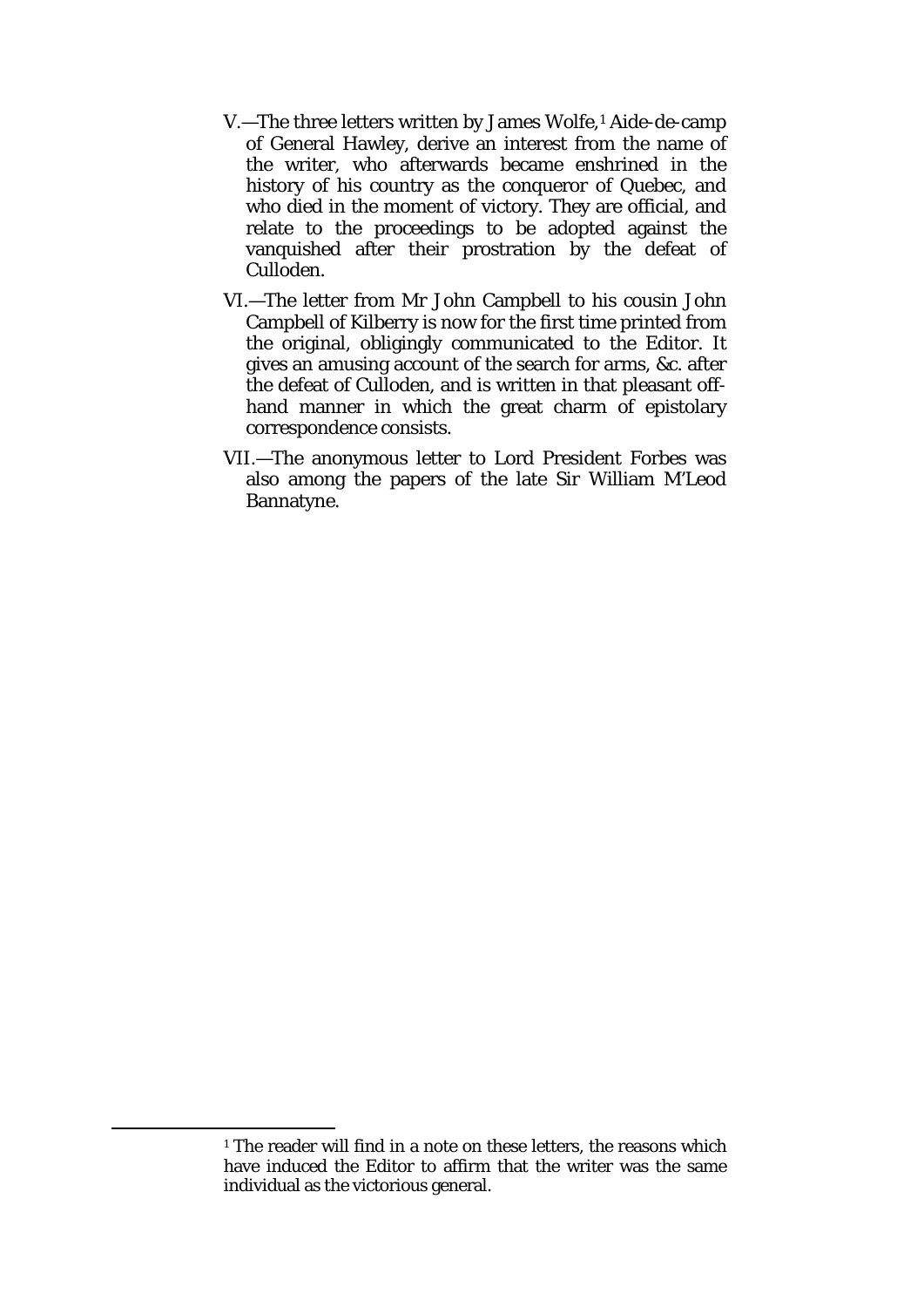## RELICS OF THE REBELLION, 1745-6.

#### 1. ANONYMOUS LETTER TO THE CAPTAIN OF CLANRANALD.

#### *Sep.* 14, 1745.

\* \* \* \* \* NOT only to us who know it, but also to others, to our great and irrecoverable disgrace, you prove yourself to be the greatest coward upon earth, either by sea or land; this comes far short of the exploits heretofore recorded not only of the most valiant and most illustrious Captains of Clanronald, but also of your own predecessors of the family of Benbecula. Where now is the brave hero who would among poor people boast that his hands should put the Crown upon the Prince's head, and had such regard for his empty picture: and when he is really come in person, you lurk like a coward that dares not appear. Your predecessors never consulted their royal King's enemies when they were to join him. I send you this to let you know what you are, and what you are really thought of by others. But you should flatter yourself falsely to be what you are not, as you want to do. There is nothing can recover your honour and the family's glory, but, in the name of God, to rise from that disgraceful sleep in which you slumber, and appear bravely for God, Religion, and your King, which cases, if they do not move one of your principles, it is a sign of an obstinate lethargy. Do not you know that God is strong with few as with many. Do not take this ill, for they are but the advices of a friend and wellwisher.

P.S.—Just now arrived young Glengary, my Lord John Drummond, Old Lochiel, and severall others, att Perth;—att England \* \* \* \*[1](#page-7-0) the Earl of Marishall, General James Keith, and six thousand French. Our army multiplys dayly. Each soldier eight pence per day. I do not doubt but you will be in more danger of your life for disloyalty to your natural Sovereign than of losing your estate by the usurper.

To the Honourable Captain of Clanranald,

South Uist, with care and haste. Indorsed by Clanranald "without date, receaved September the 14th, 1745."

II.—LETTER FROM PRINCE CHARLES STUART TO HIS FATHER.

*Pinky House, near Edinburgh, Sept.* 21, *O. S.* 1745.

SIR—Since my last from Perth it has pleased God to prosper your Majesty's arms under my command with a success that

<span id="page-7-0"></span><sup>1</sup> Illegible.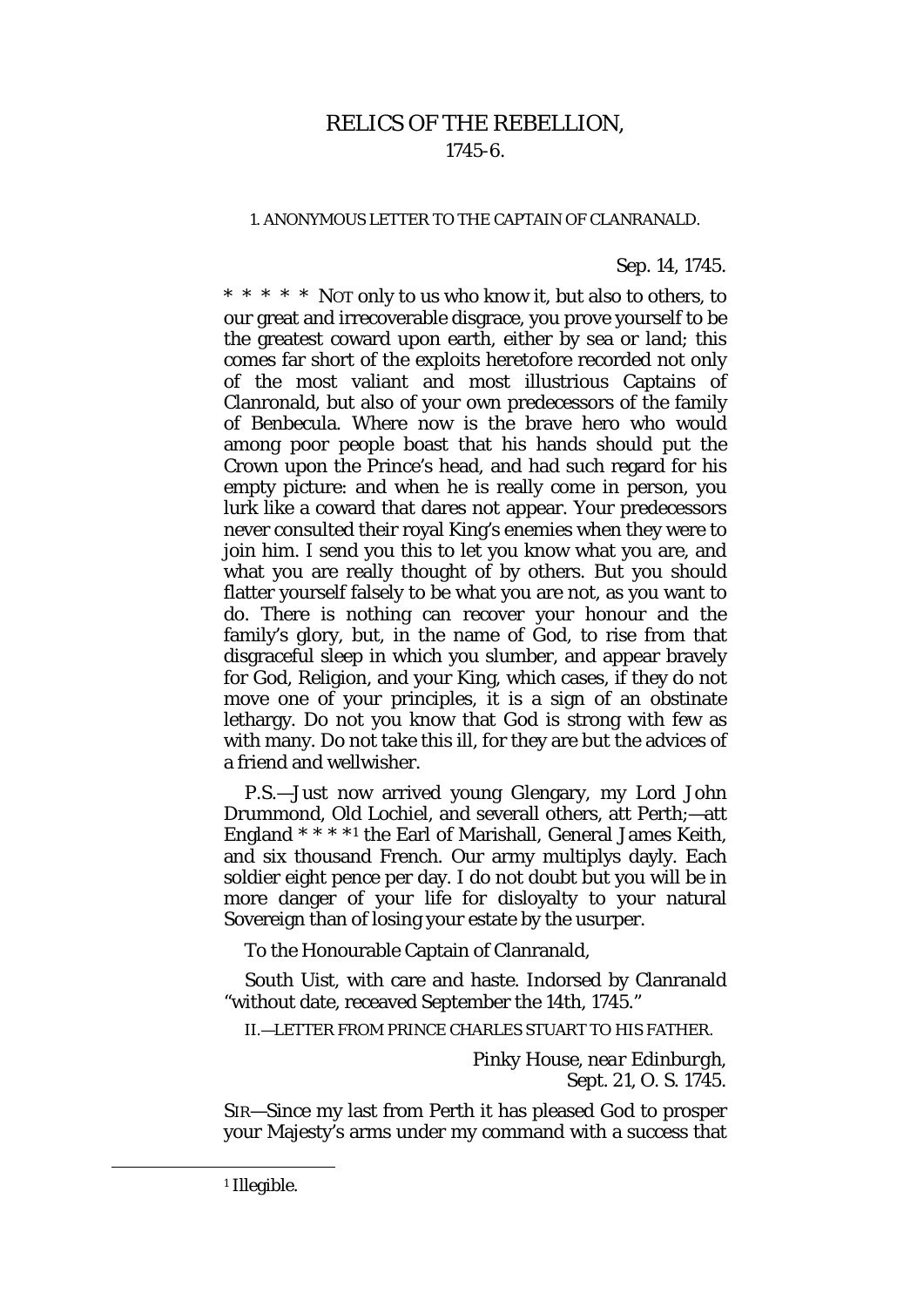has surprised my wishes. On the 17th we entered Edinburgh sword in hand, and got possession of the town without being obliged to shed one drop of blood, or use any violence. And this morning I have gained a most signal victory with little or no loss. If I had had a squadron or two of horse to pursue the flying enemy, there would not one man of them have escaped. As it is, they have hardly saved any but a few dragoons, who by a most precipitate flight will, I believe, get into Berwick.

If I had obtained this victory over foreigners my joy would have been complete; but as it is over Englishmen, it has thrown a damp upon it that I little imagined. The men I have defeated were your Majestie's enemies it is true, but they might have become your friends and dutiful subjects when they had got their eyes open to see the true interest of their country, which you mean to save, not to destroy. For this reason I have discharged all publick rejoicing. I don't care to enter into the particulars of the action, but chuse rather that your Majesty would hear it from another than from myself. I send this by Stewart, to whom you may give entire confidence. He is a faithful, honest fellow, and thoroughly instructed in every thing that has happened till this day. I shall have a loss in him, but I hope it shall be soon made up by his speedy return with the most agreeable news I can receive—I mean that of your Majesty's, and my dearest brother's, health.

I have seen two or three Gazettes filled with addresses and mandates from the Bishops to the Clergy. The addresses are such as I expected, and can impose on none but the weak and credulous. The mandates are of the same sort, but artfully drawn. They order their clergy to make the people sensible of the great blessings they enjoy under the present family that governs them, particularly of the strict administration of justice, of the sacred regard that is paid to the laws, and the great security of their religion, and liberty and property. This sounds all very well, and may impose on the unthinking, but one who reads with a little care will easily see the fallacy. What occasion has a Prince, who has learnt the secret of corrupting the fountain of all laws, to disturb the ordinary course of justice? Would not this be to give the alarm, or amount to telling them that he was not come to protect as he pretended, but really to betray them. When they talk of the security of their religion, they take care not to mention one word of the dreadful growth of Atheism and infidelity, which I am extremely sorry to hear from very sensible, sober men, have within these few years got to a flaming height, even so far that I am assured many of their most fashionable men are ashamed to own themselves Christians, and many of the lower sort act as if they were not. Conversing on other melancholy subjects, I was led into a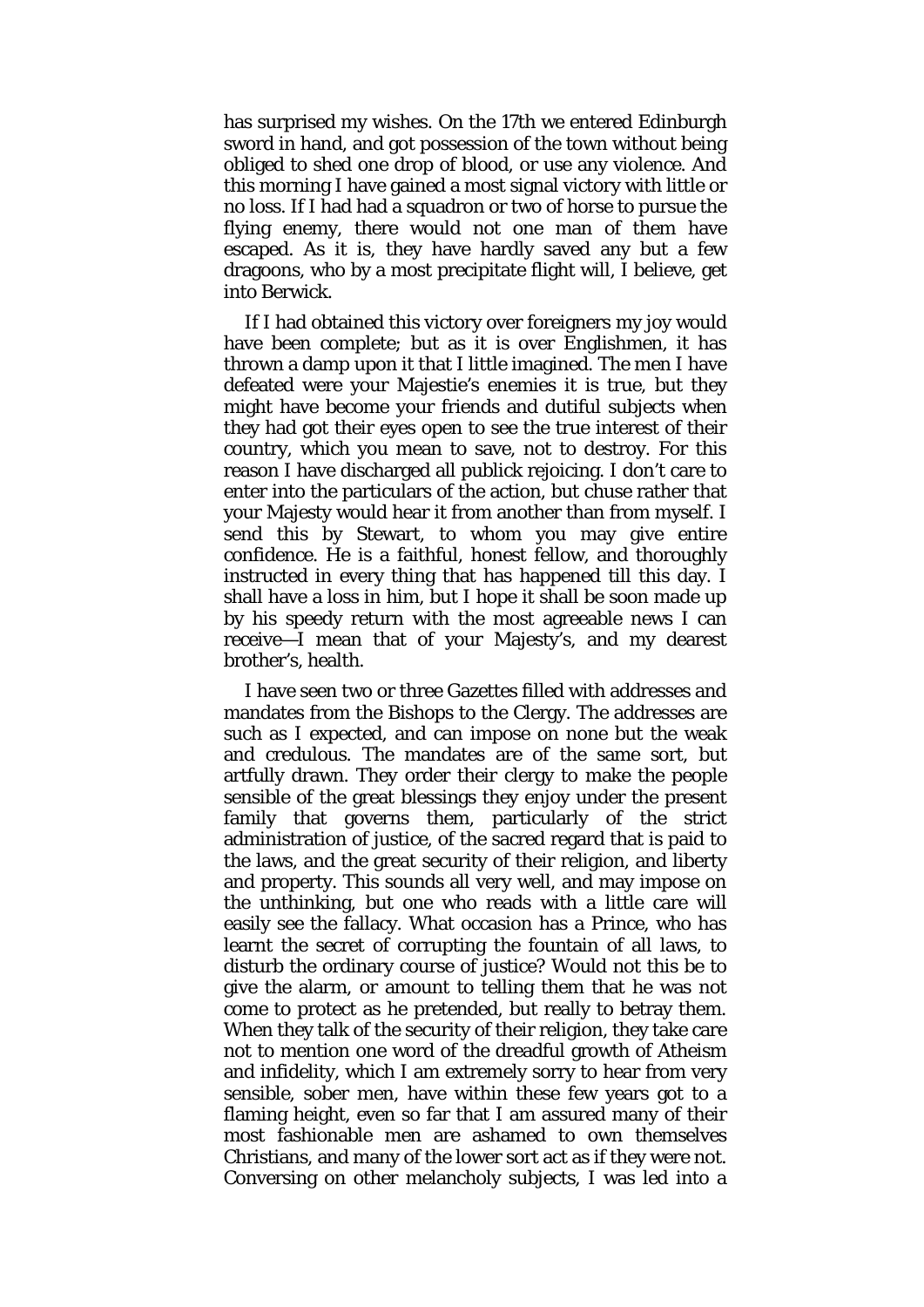thing which I never understood rightly before, which is, that those men who are loudest in the cry in the growth of Popery and the danger of the Protestant religion, are not really Protestants, but a sett of profligate men of good parts, with some learning, and void of all principles but pretending to be Republicans.

I asked those who told me this what should make those men so jealous about preserving the Protestant religion, seeing they are not Christians? and was answered, that it is in order to recommend themselves to the ministry, who (if they can write pamphlets for them, or get themselves chosen Members of Parliament) will be sure to provide amply for them; and the motive of this extraordinary zeal is, that they thereby procure to themselves the connivance at least, if not the protection of Government, while they are propagating their impiety and infidelity.

I hope in God Christianity is not at so low an ebb in this country as the account I have had represents it to be; yet if I compare what I have frequently seen and heard at Rome with some things I have observed since, I am afraid there is too much truth in it.

The Bishops are as unfair and partial in representing the security of their property as that of their religion; for when they mention it, they do not say a word of the vast load of debt that increases yearly, under which the nation is groaning, and which must be paid (if even they intend to pay it) out of their property. 'Tis true all this debt has not been contracted under the princes of this family, but a great part of it has, and the whole of it might have been cleared by a fingal administration during these thirty years of a profound peace which the nation has enjoyed, had it not been for the imence sums that have been squandered away in corrupting Parliaments, and supporting foreign interests, which can never be of any servace to these kingdoms.

I am afraid I have taken up too much of your Majesty's time about these sorry mandates; but having mentioned them, I was willing to give your Majesty my sence of them. I remember Dr Wagstaff (with whom I wished I had conversed more frequently, for he always told me the truth) once said to me, that I must not judge of the clergy of the Church of England by the Bishops, who were not preferred for their piety or learning but for very different talents—for writing pamphlets, for being active at elections, and voting in Parliament as the ministry directed them. After I have won another battle they will write for me and answer their own letters.

There is another sort of men among whom I am inclined to believe the lowest are the honestest, as well as among the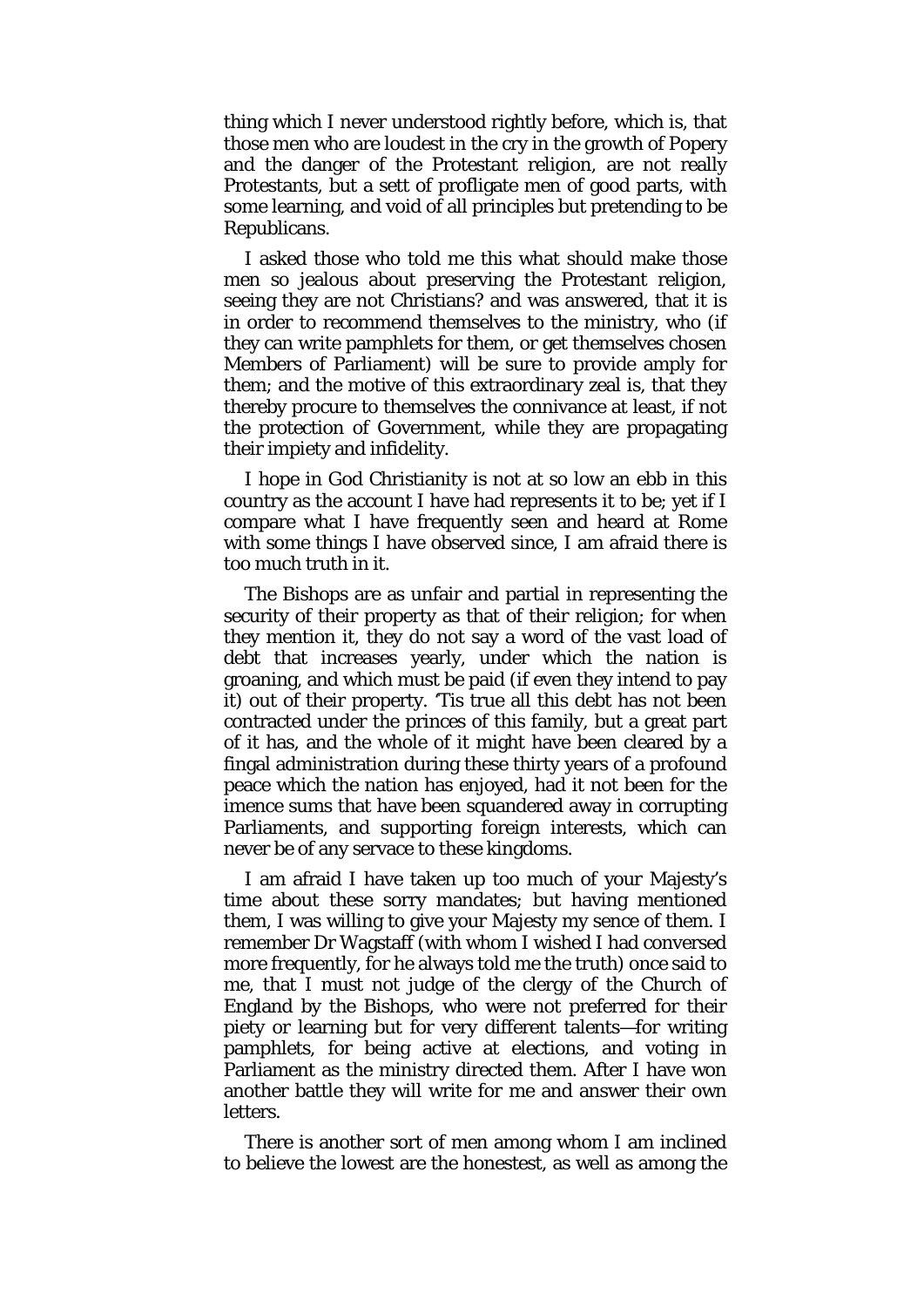clergy—I mean the army—for never was a finer body of men lookt at than those I fought with this morning, yet they did not behave so well as I expected. I thought that I could plainly see that the common men did not like the cause they were engaged in. Had they been fighting against Frenchmen come to invade their country, I am convinced they would have made a better defence. The poor men's pay, and their low prospects, are not sufficient to corrupt their natural principles of justice and honesty, which is

not the case with their officers, who, incited by their own ambition, and false notions of honour, fought most desperately. I asked one of them, who is my prisoner (a gallant man) why he would fight against his lawful Prince, and one who was come to rescue his country from a foreign yoke? He said he was a man of honour, and would be true to the Prince whose bread he ate, and whose commission he bore. I told him it was a noble principle but ill applied, and asked him if he was not a Whig. He replied that he was. Well, then, said I, how come you to look upon the commission you bear, and the bread you eat, to be the Prince's and not your country's, which raised you up, and pays you to serve and defend it against foreigners, for that I have always understood to be the true principle of a Whig? Have you not heard how your countrymen have been carried abroad, to be insulted and maltreated by the defenders of their Protestant religion, and butchered, fighting in a quarrell in which your country has no concern, only to aggrandize Hanover? To this he made no answer, but looked sullen, and hung down his head.

The truth is, there are few good officers among them. They are brave—because an Englishman can not be otherwise but they have generally little knowledge in their business, are corrupt in their morals, and have few restraints from religion, though they would have you believe they are fighting for it. As to their honor they talk so much of, I shall have soon occasion to try it; for having no strong place to put my prisoners in, I shall be oblidged to release them upon their parole. If they do not keep it, I wish they do not fall into my hands again; for in that case it will not be in my power to protect them from the resentment of my Highlanders, who would be apt to kill them in cold blood, which, as I take no pleasure in revenge, would be extremely shocking to me. My haughty foe thinks it beneath him, I suppose, to settle a cartel. I wish for it as much for the sake of his men as my own. I hope ere long I shall make him glad to sue for it.

I hear there are 6,000 Dutch troops arrived, and ten battalions of the English sent for. I wish they were all Dutch, that I might not have the pain of shedding English blood. I hope I shall soon oblidge them to bring over the rest, which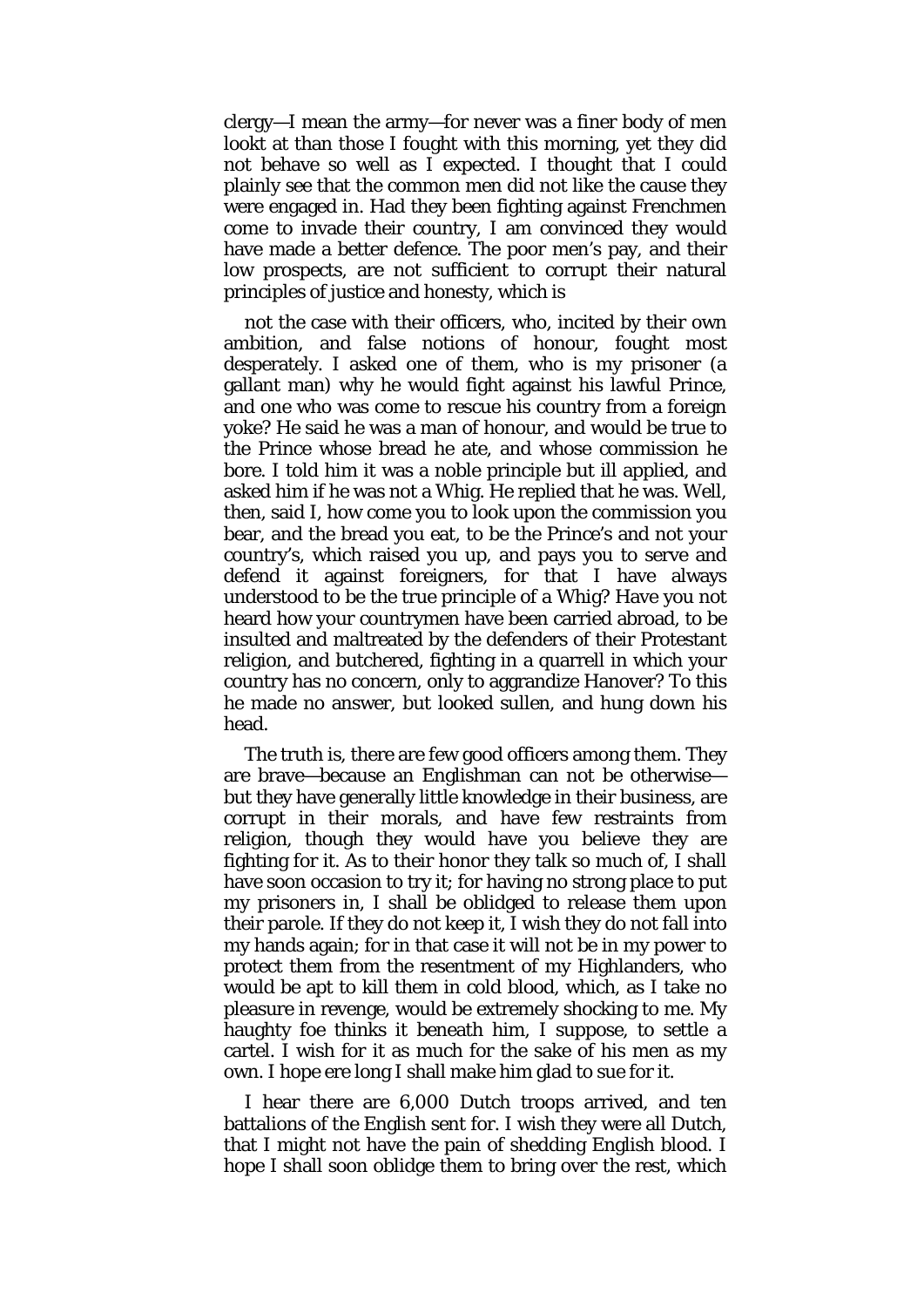at all events will be one piece of service done to my country, in helping it out of a ruinous foreign war. 'Tis said my victory should put me under new difficulties which I did not see before, and yet this is the case. I am charged both with the care of my friends and enemies. Those who should bury the dead are run away, as if it were no business of theirs. My Highlanders think it beneath them to do it, and the country people are fled away. However, I am determined to try if I can get people for money to undertake it, for I cannot bear the thought of suffering Englishmen to rot above the ground. I am in great difficulties how I shall dispose of my wounded prisoners. If I make an hospital of the church, it will be looked upon as a great profanation, and of having violated my manifesto, in which I promised to violate no man's property. If the magistrates would act they would help me out of this difficulty. Come what will, I am resolved not to let the poor men lye on the streets; and if I can do no better, I will make an hospital of the palace, and leave it to them.

I am so distracted with these cares, joined to those of my people, that I have only time to add that I am your Majesty's most dutiful son, CHARLES.

## III.—A SHORT ACCOUNT OF THE BEHAVIOUR OF THE REBEL ARMY AT HAMILTON, IN A LETTER FROM A FRIEND, 6TH JANUARY 1746.

WE have at last got a visit from your formerly troublesome neighbours, which we neither expected, desir'd, nor wanted. However, their stay was but short, but at the same time very troublesome. Upon Tuesday the 24th December, there came in here 1900 horse and foot, tho' they gave themselves out for 2500. They were commanded, if I may call it so, by the Lords George Murray, Nairn, Elcho, Ogilyy, and Glenbucket, and others. Upon the Wednesday morning part of them went off for Glasgow; their Prince, the Duke of Perth, their French ambassadors Lochiel and others, with part of the clans, came in both these nights; the people of the town, tho' greatly thronged, were in greater peace than on the Thursday's night, when the Camerons, Macphersons, and Macdonalds, of Clan Ronald's party came up (after having burnt some houses in Lismahague, and rifled one of the minister's houses, and had it not been for two of Lochmoidart's brothers they would have laid the whole town in ashes, and plundered the country about); and then indeed we felt the effects of an undisciplined, ungoverned army of Highland robbers, who took no more notice of their nominal Prince or Commander than a pack of ill-bred hounds. The provisions, ale, and spirits, beginning to run short in the town, they threatened the people with death or the burning of their houses unless such victuals and drink were got as they called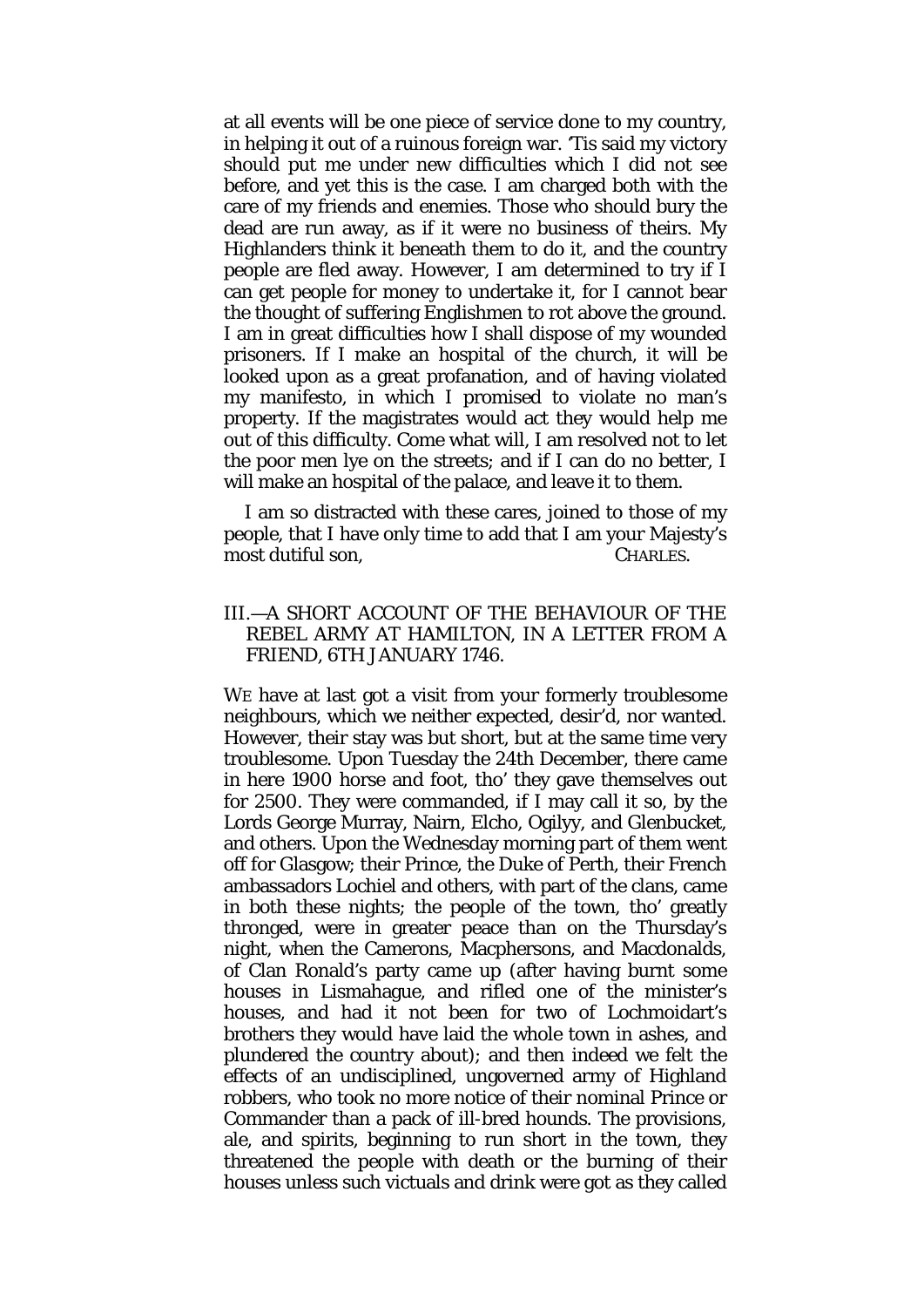for, which victuals were not of the coarse sort herrings, onions, and butter and a cheese, which we looked upon as their best food, such as they would not taste. The people of England have taught them such a bad custom that they would scarce taste good salt beef and greens, the meanest of them calling for roast or fried fresh victuals; if such wer not got, they treated the people very ill. My lodgers wer so luxurious that they would not taste boiled pork a little pickled unless we would cause dress it in a frying pan with fresh butter. Amongst this set of ruffians there were some civil people, some of whom my aunt and her two neighbours had the good fortune to get for lodgers. I had no less than 33 of them the last night, besides horses and naked wh—s.

Our subscribers, volunteers and militia, were oblidged to leave the place, amongst whom were your good brother and myself, so I had not the least trouble of them, tho' their three nights lodgings, with what they stole frome me, cost me about 6s. sterling. They have rifled several houses in this neighbourhood, and broke and destroyed what they could not carry off, particularly Captain Crawfurd's, Thomas Hutton's at Smiddy Croft, and Woodside.

The Prince went a hunting upon Thursday in the Duke's park; he shot two pheasants, two woodcocks, two hares, and a young buck, all which were carried in triumph. He dined at Chatleroy, where I saw him, but could not find out this angel-like Prince among the whole rabble till he was pointed out to me. While here they stript the people of their shoes upon the street, and took what they thought proper for them, refusing to be hindered by any of their officers.

There was not any of this rabble but what were possesset of plenty of gold, even the smallest boys. We were freed from these troublesome neighbours upon Friday morning the 27th: who left us nothing but an innumerable multitude of vermin and their excrements, which they left not only in our bed-chambers, but in our very beds.[1](#page-12-0) The civilest kind held their doups over the stock of the beds like crows ---- over the nest. Our town smells of them yet, but the people's spirits are gettin up, for while they were here they looked like dead corps. They stopp'd us from a merry Christmas; but God be thanked we were blessed with a merry New-year's day. I wish you a happy New-year, and peace, which we now begin to learn to value. All friends being here assembled, join in good wishes and services to you. I am, &c.

*Hamilton,* 6*th January* 1746.

<span id="page-12-0"></span><sup>1</sup> On Sunday, the 29th of December following, a detachment of Highlanders plundered the lady of Alexander Napier of Blackstoun, Renfrewshire, "of 25 bow corn and a thousand stane hay."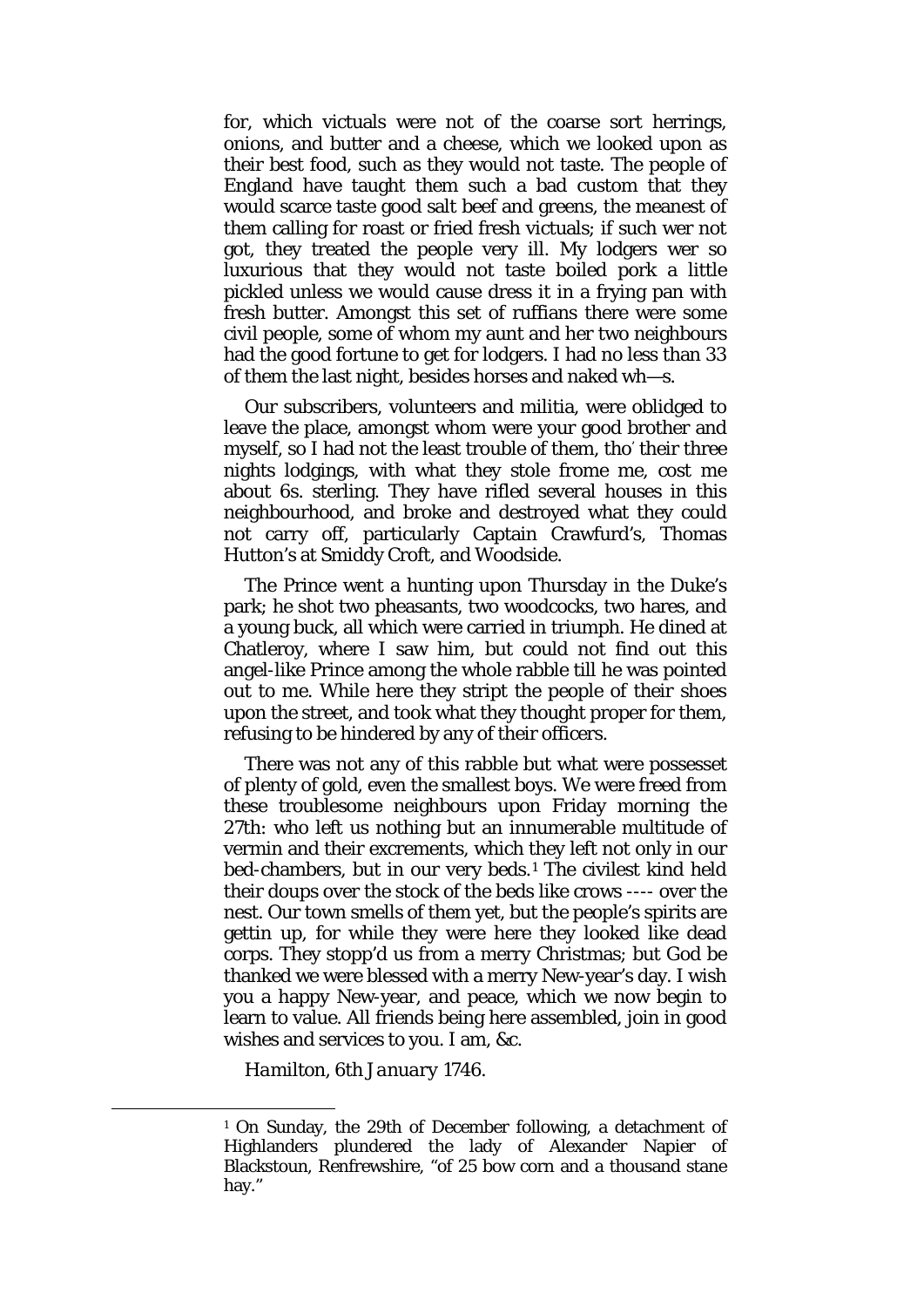## IV. LORD GEORGE MURRAY'S ACCOUNT OF THE DEFEAT OF THE PRINCE'S ARMY AT CULLODEN, 16TH APRIL 1746.

SIR—In answer to what you write about the Highland army having not behaved with their usual bravery, or that some of the principal officers had not done their duty, which might be the occasion of their late misfortune, I must enform you, by all I can learn, the men showed the utmost eagerness to come to action, nor did I hear of any one Officer but behaved well, so far as the situation and circumstances would allow. The truth seems to be, that they were overpowered by a superior force, and their field of battle was ill chose, which gave the Duke of Cumberland great advantage, especially in his cannon and horse. Another misfortune they lay under was a total want of provisions, so that they were reduced to the hard necessity of either fighting an army a third stronger, or disperse. As to what happened the day of the battle, and the preceding day, I shall let you know what I could learn. On the 15th, all those of the Highland army as were assembled were drawn up in line of battle upon a muir south of Culloden, facing eastwards.

This was done early in the morning, as it was known that the Duke of Cumberland was come to Nairn that night before, but as he did not move before mid-day, it was judged he would not move that day, it being his birth-day;<sup>[1](#page-13-0)</sup> and as his troops had made no halt from the time they left Aberdeen, it was reasonable to think he would give them a day's rest.

It was then proposed to make a night attack upon the Duke of Cumberland's army in their camp, which, if it could be done before one or two o'clock in the morning, might (though a desperate attempt) have had a chance of succeeding. Several of the officers listened to this, but as they knew that the Duke of Cumberland's was much superior in numbers to the Highland army, the objections to it were— "That a great many of the army had not as yet joined, particularly Keppoch, Master of Lovat, Clunie M'Pherson, Glengyle, the M'Kenzies, and many of the recruits of Glengary, and other regiments, which were all expected in two or three days, and some of them sooner:—that if they should fail in the attempt, and be repulsed, it would not be easy to rally the Highlanders in the dark:—that if the Duke of Cumberland was alarmed by any of his patroles, he might have time to put his army in order in their camp, (suppose no spy should give him notice), and place his cannon, charged with cartouch shot, as he had a mind, and his horse

<span id="page-13-0"></span><sup>1</sup> His Royal Highness was born at St James' Palace, the 15th of April 1721.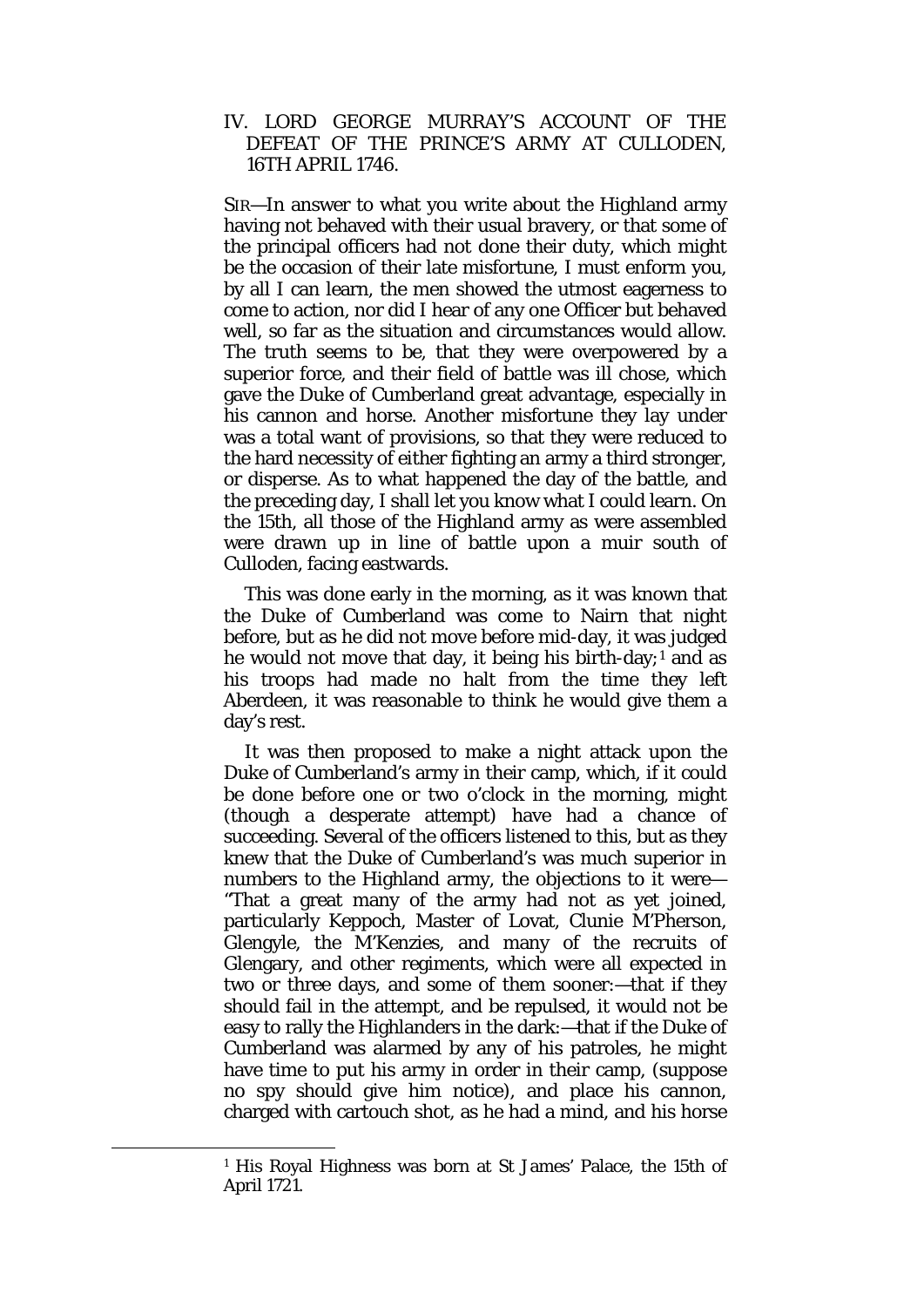might be all in readiness so to pursue, if the Highlanders were beat off. And lastly, the difficulty of making the retreat with perhaps a good many wounded men, whom the Highlanders will not leave if it is at all possible to bring them off. That it was to be remembered that there was not intelligence of the situation of the enemy's camp; and add to this, how fatiguing it would be backwards and forwards twenty miles, and probably be oblidged to fight next day, even if they could make their retreat safe, and not to be attacked before they joined the rest of the enemy."

On the other hand, the Prince was vastly bent for the night attack, and said he had men enough to beat the enemy, whom he believed utterly dispirited, and would never stand a bold and brisk attack. The Duke of Perth, Lord John Drummond, and others, seemed to wish it, and Lord George Murray, Locheil, with many others, were induced to make a fair trial what could be done, though they were very sensible of the danger should it miscarry.

They observed with much concern the want of provisions. The men had only got a biscuit that day, and some of them not even .that, and it was feared they would be still more reduced next day, except they could take provisions from the enemy; and they had reason to believe, if the men were allowed to disperse to shift for some meal, which many of them would do if the army continued there all night, that it would be very difficult to assemble them in the event of a sudden alarm, which, considering the nearness of the enemy, might very reasonably be supposed, as they must have lain that night upon the muirs near Culloden, as they had done the night before. They knew many of the men would disperse without liberty to several miles distance for provisions and quarters, and that it would be far in the day before they would be assembled again; and as Keppoch had come up and served the army in the afternoon, they flattered themselves that the men they had would do, if they could make the attack by one or two in the morning, especially if they were undiscovered, as they had great hopes they might; for having examined the different roads, of which they had perfect intelligence from the M'Intoshes, who lived in that neighbourhood, they found they could keep upon a muir the whole way so as to spare horse, and be a considerable way from the high road before daybreak, get back the length of Culraik,<sup>[1](#page-14-0)</sup> which was a very stony road, and from thence by a

<span id="page-14-0"></span>**.** 

<sup>1</sup> Kilravock, in the county of Nairn, belonging to the ancient Scotish family of Rose. The following curious anecdotes relative to the Prince's visit to Kilravock appeared many years since in the Courant:—

<sup>&</sup>quot;On the day previous to the memorable Battle of Culloden, the Duke of Cumberland having halted with his army at Nairn, lodged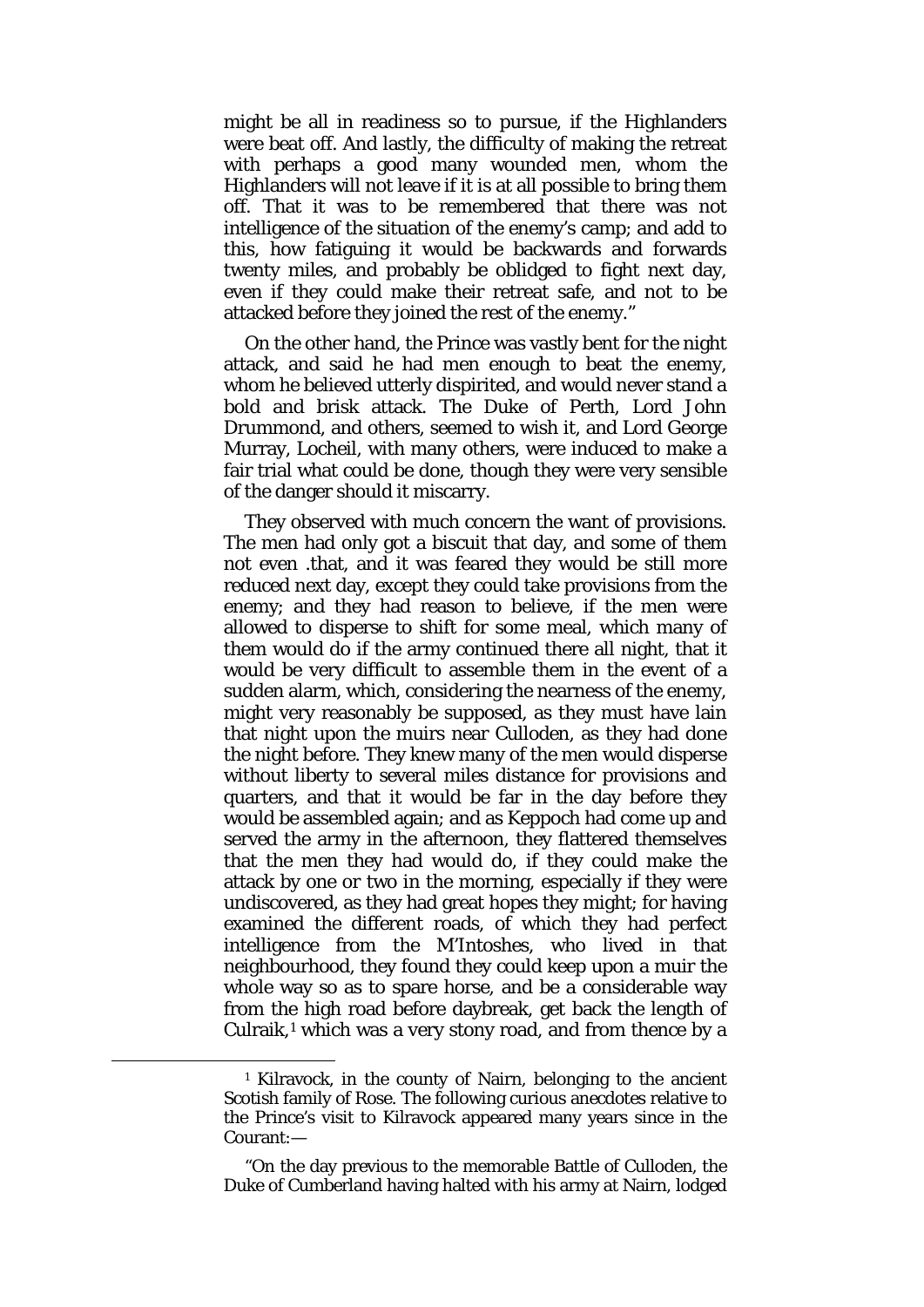at the house of Hugh Rose of Kilravock, who was then Provost of that ancient burgh, and whose loyalty and attachment to the cause of King George the Second is attested by the following inscription on a porter cup, presented to him by the Duke, and still preserved in the old Castle of Kilravock:—

 $\overline{\phantom{a}}$ 

"This cup belongs to the Provost of Nairn, 1746, the year of our deliverance.—A bumper to the Duke of Cumberland."

"About two o'clock of the same day, an officer from Prince Charles Stuart arrived at Kilravock, to announce that it was the intention of the Prince to dine that day at the castle. Mr Rose and his lady made the best preparation that the shortness of the time admitted, for the reception of so illustrious and unexpected a guest; and in about an hour after the Prince reached the castle, attended by a numerous retinue of gentlemen, many of whom were French.

"The manners and deportment of the Prince on this occasion were described by Mr Rose and his lady as having been most engaging. He asked the number of Mr Rose's children, and on being told three sons, he requested to see them, praised their dress, and kissed each of them on the forehead. Having walked out with Mr Rose previous to dinner, and observed several people engaged in planting those trees which now adorn the ancient family seat of the Roses, he remarked—'How happy you must be, Mr Rose, in being thus peacefully engaged, when the whole country around you is in a stir.'

"Mr Rose, who was a capital performer, having taken up the violin and played an Italian minuet, said to the Prince—'That, if I mistake not, is a favourite of your Royal Highness.' 'That it is a favourite of mine, Mr Rose, is certain, but how you came to know that it is so, I am quite at a loss to guess.' 'That, Sir, replied Mr Rose, 'may serve to show you, that whatever people of your rank do or say is sure to be remarked.' 'I thank you,' said the Prince, 'for that observation.'

"Prince Charles, his secretary Mr Hay, and Mr and Mrs Rose, dined together in what is now the parlour of the old castle, while forty of the Prince's attendants dined in a large hall adjoining. Between these two rooms there is a short passage, in which two of the Prince's officers stood with drawn swords while he was at dinner. When the cloth was removed, Mr Rose proposed to the Prince that he would allow those gentlemen to go to dine, adding— 'your Royal Highness may be satisfied that you are perfectly safe in this house.' To which he replied—'I know, Sir, that I am safe here; you can desire them to go to dinner.'

"A large and very handsome china bowl, capable of containing as much as sixteen ordinary bottles, is still preserved at the Castle of Kilravock. This bowl Mr Hay greatly admired, and said that he would like to see it filled. In consequence, immediately after dinner, the bowl, filled with good whisky punch, was placed on the Prince's table. After drinking a few glasses of wine, Prince Charles rose to depart, as did also Mr Hay; but the Prince good humouredly said—'No, no, Hay, since you have challenged that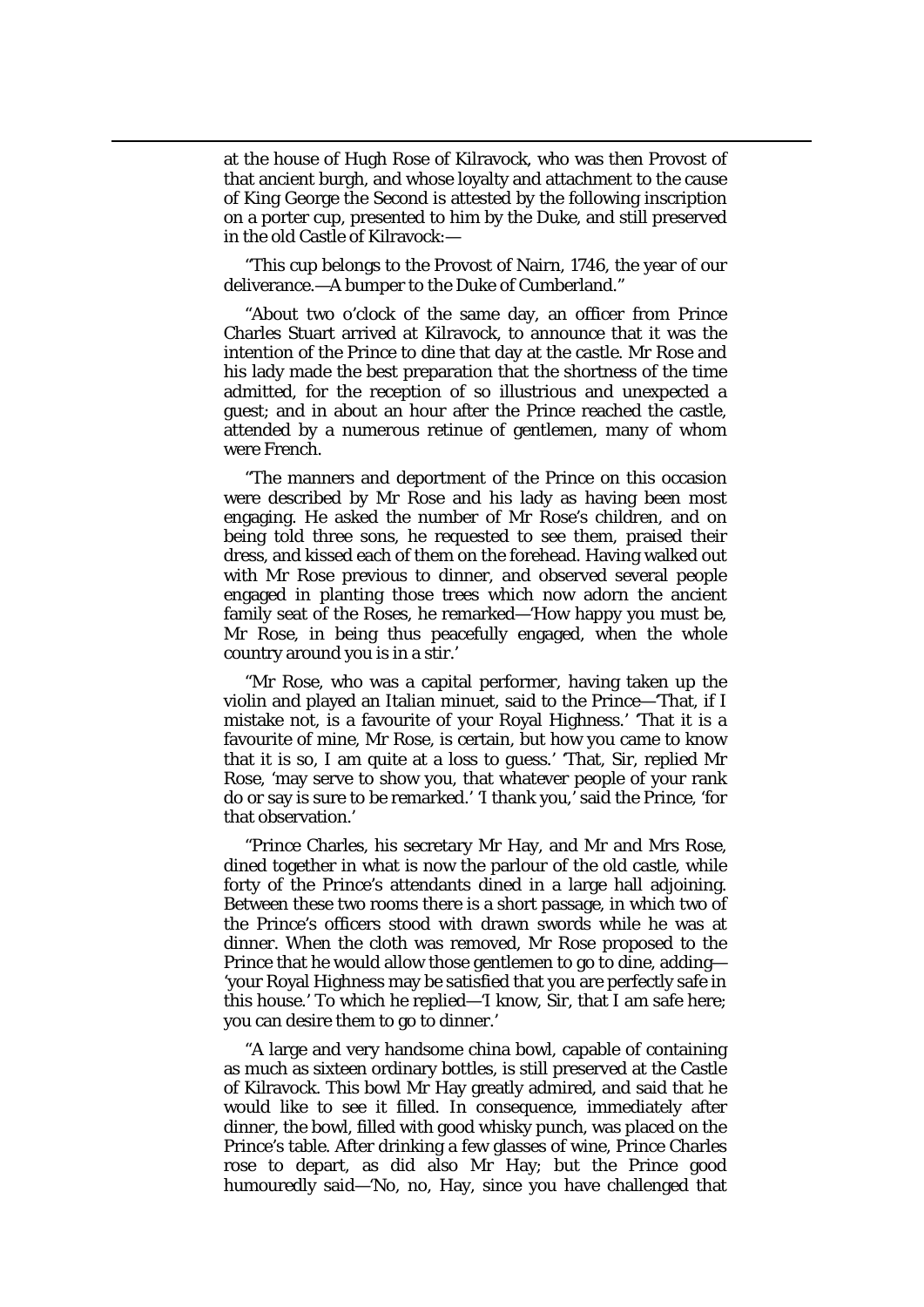hill they could .retire the whole way, on the south side of the water of Earn, till they were joined by their friends, whom they expected, and by the stragglers. Nor did they believe the enemy would follow (suppose the Highlanders were beat back) till it were good day light, so as they could see about them to send out reconnoitring parties to prevent them falling into snares and ambuscades. And before all this could be done, the Highland army might have reached Culraick, and the hilly ground on the south side of the water above mentioned, where regular troops could not easily overtake them, and where their cannon and horse, in which their greatest superiority consisted, would have been of little use; that they found the Prince was resolved to fight them without waiting the succours that were soon expected, and without retiring to any strong ground, or endeavouring to draw the Duke of Cumberland's army farther from the sea, whence he got all his provisions that were brought about in ships alongst as the army marched near the shore.

For these reasons these gentlemen, and most others, if not all who were spoken to upon the subject, seemed to think the night attack might be attempted; but most of them thought they were in very bad circumstances at any rate, and no attempt could be more desperate than their present situation.

About mid-day Lord George Murray desired Brigadier Stapleton and Colonel Kerr to cross the water of Earn near where the army was drawn up, (not far from the place the battle was fought next day), to take a view of the hilly ground on the south side of the water, which to him seemed to be steep and uneven, consequently much properer for Highlanders, for the ground they were then drawn up on was a large plain muir, and though in some places it was interspersed with boggs and deep ground, yet for the most part it was a fair field, and good for horse.

After two or three hours they returned, and reported that the ground was rough and rugged, mossy and soft, so that no horse could be of use there; that the ascent from the water side was steep, and there was but two or three places in above three or four miles where horse could cross, the banks

bowl, you must stay to see it out.' Hay, however, took only a glass, and accompanied his master to Culloden, where they slept.

**.** 

"Next day the Duke of Cumberland stopped on his march at the gate of Kilravock Castle, and Mr Rose having gone out to receive him, the Duke said—'So, I understand, you had my cousin Charles here yesterday.'—'Yes, please your Royal Highness,' replied Mr Rose, 'not having an armed force I could not prevent his visit.' 'You did perfectly right,' said the Duke,' and I entirely approve of your conduct.'" So saying, he rode on to the moor of Culloden.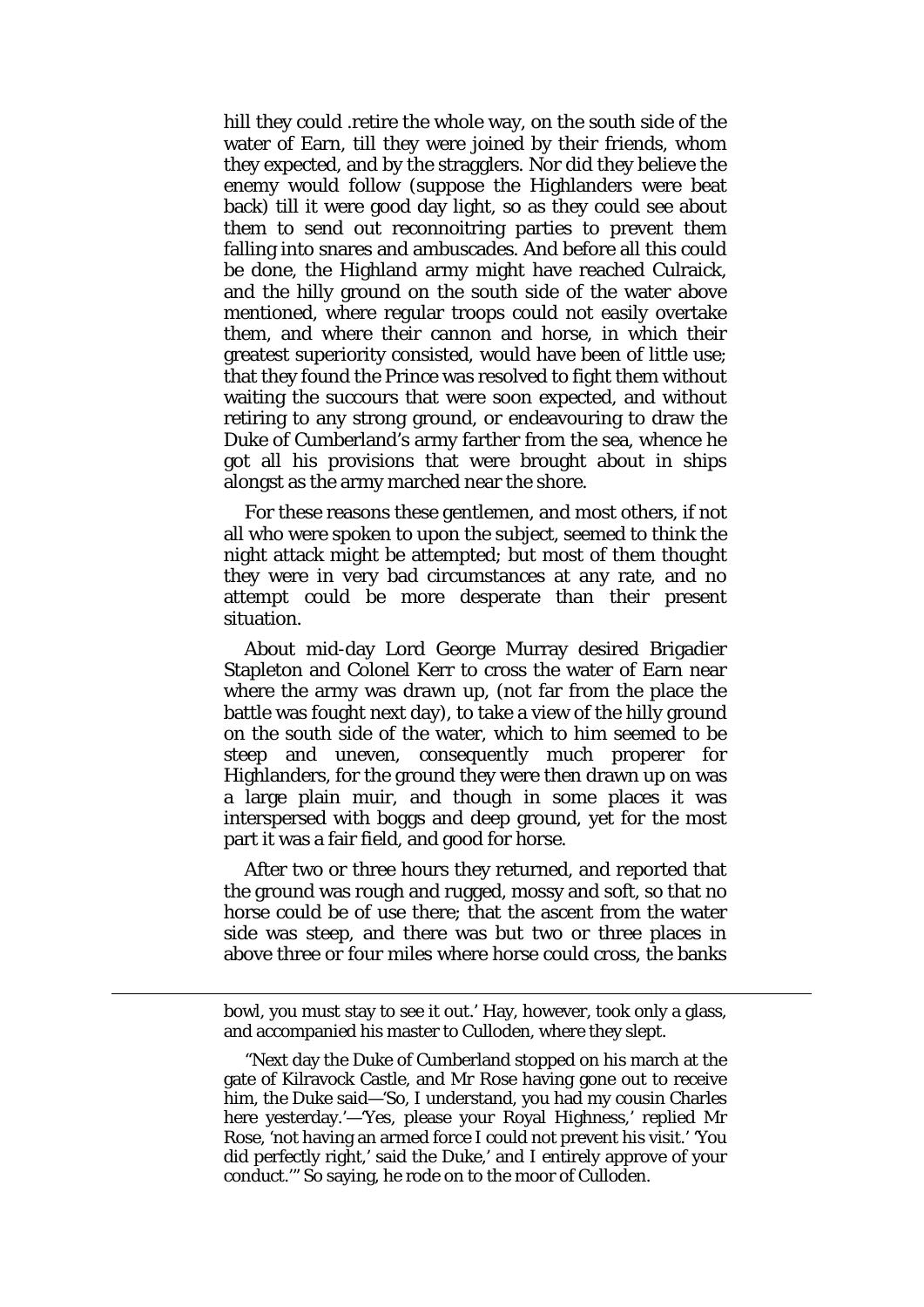being inaccessible. They could not tell what sort of ground was at a greater distance, but the country people informed them it was much like the other.

Upon this information Lord George Murray proposed that the other side of the water should be the place for the army to be drawn up in line of battle next day, but this was not agreed to. It was said that this was like shunning the enemy, being a mile farther than the muir they were then upon, and at a greater distance from Inverness, which it was resolved not to abandon—a great deal of baggage and ammunition being left there. This was before the resolution was taken of making the night attack.

About seven that night an incident happened which had like to have stopped the designed attempt, and upon it many were for giving it up as impracticable. The thing was this. Numbers of men went off to all sides, especially towards Inverness, and when the officers who were sent on horseback to bring them back came up with them, they would by no persuasion be prevailed on to return, giving for reasons, they were starving, and said to the officers they might shoot them if they pleased, but they would not go back till they got meat.

However, the Prince continuing keen for the attack, and positive to attempt it, said there was not a moment to be lost, for as soon as the men should see the march begun, not one of them would flinch.

It was near eight o'clock at night when the army began to move, which could not be sooner, otherwise they might have been perceived at a considerable distance, and the enemy have got account of it. Lord George Murray led the van, Lord John Drummond was in the centre, and the Duke of Perth was towards the rear, where the Prince also was—having Fitz-James' horse and others with him. Proper directions were given for small parties possessing the road to prevent intelligence being carried to the enemy. Two officers of the Macintoshes, with about thirty of their men, marched in front as guides. Some of the same Clan were in the centre, and in the rear, and in other parts, to hinder any of the men from straggling before.

The van had gone about a mile before as slow as possible to give time to the line to follow; but express after express were sent to stop them, because the rear was far behind. Upon this the van marched still slower, but in a short time there came aide-de-camps and other officers to stop them, or at least to make them go still slower; and of these messages there came near 100 before the front got the length of Culraik, which retarded them to such a degree that the night was far spent; for to Culraick from the place they began their march was but six miles, and they had still four long miles to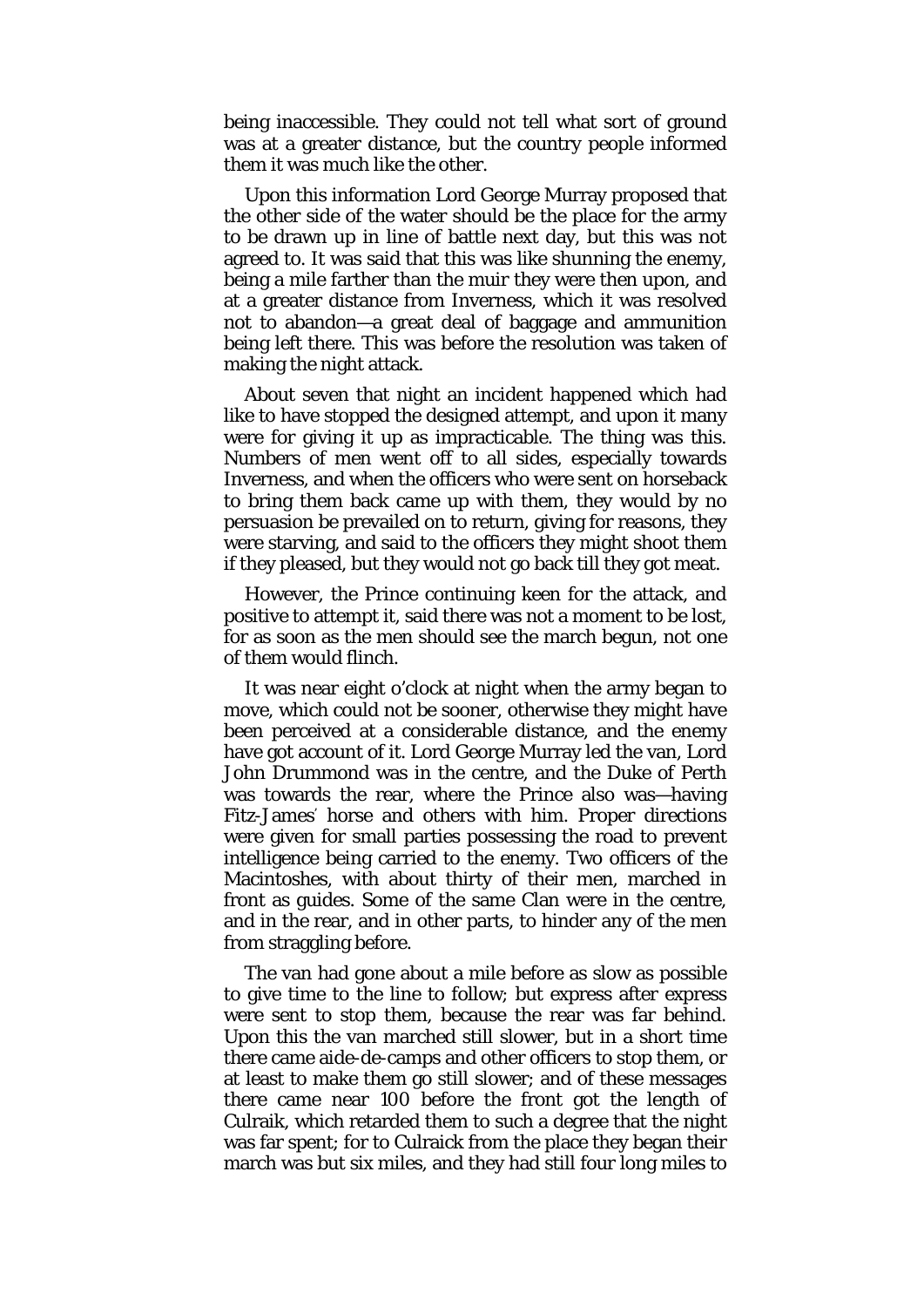Nairn, and yet it was about one o'clock of the morning when Lord John Drummond came up to the van, and told him there were several behind, and if they did not stop or go slower he was afraid the rear would not get up. In a little after the Duke of Perth came also up to the front and assured them, if there was not a halt, the rear would not join. There was a stop accordingly: Lochyell had been mostly in the van all night with his men, which, together with the Athol men, who were likewise in the front, made up together a body of about 1200 men. There were several other officers that came up, there being a defile a little way behind, occasioned by a wall at the wood of Culraik, which also retarded the march of those behind. During this halt the officers fell a talking of the different places of making the attack, and agreed it was better to make the attempt with 4000 men before day-break than with double that number after it was light.

In the meantime Mr O'Sullivan coming up to the front, and it being now evident, by computing the time the army had taken to march little more than six miles, it would be impossible to make the other four miles before it was clear day light, besides the time that must be spent in making the disposition for the attack, as that would not be done by the army on their long march, Mr O'Sullivan said—"he had just come from the Prince, who was very desirous the attack should be made, but as Lord George Murray had the van, and would judge the time, he left to him to do it or not."

As the Duke of Perth, Lord John Drummond, and the other general officers, seemed much difficulted what to resolve upon, Lord George Murray desired the gentlemen volunteers' present, such as Mr Hepburn of Keith, Mr Hunter, Mr Anderson, and others, (who had walked all night in the front) and who were all deep concerned in the consequence, to give their opinion. These gentlemen were all very keen to march on. Some of them said the red coats would all be drunk, as they had solemnized the Duke of Cumberland's birth-day, and that though it were day light, (for it was agreed on all hands, that it must be sunrise before the army reach Nairn, and form, so as to make an attack upon the enemy's camp, for one part of it was to have passed the water a mile above the town, to have fallen upon them towards the sea side), "they would be in such confusion, they would not withstand the Highlanders.'' This opinion shewed abundance of courage, for these gentlemen would have been in the front rank, had there been any attack.

But the officers present were of a different opinion, as several of them expressed. Lochiel and his brother said— "they had been as much for the night attack as any body could be, and it was not their faults it had not been done, but those in the rear who marched so slow and retarded the rest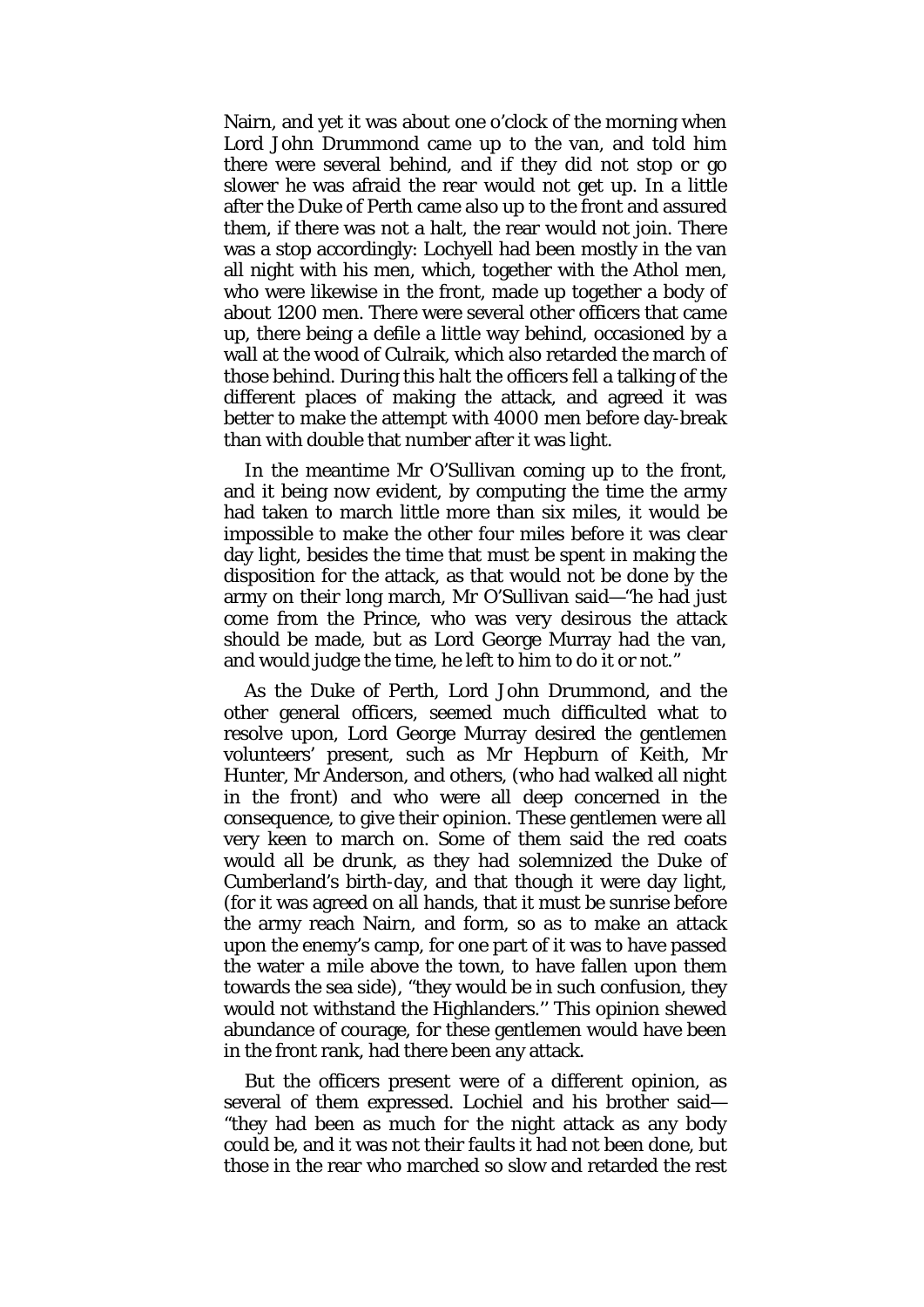of the army."

Lord George Murray was of the same opinion, and said— "if they could have made the attack, it was the best chance they had, especially if they could have surprised the enemy; but to attack a camp that were near double their number in day light, when they would be prepared to receive them, would be perfect madness."

By this time Mr John Hay came up, and told the line was joined. But when he was informed the resolution was taken to return, he began to argue upon the point, but nobody minded him. This was the gentleman the army blamed for the distress they were in for want of provisions, he having had the superintendence of all these things from the time of Mr Murray, the Secretary's illness, who had always been extremely active in whatsoever regarded the providing for the army.

About two in the morning (the halt not having been above a quarter of an hour) they began to return in two columns, the rear facing about, and the van taking another way. At a little distance they had a view of the fires of the Duke of Cumberland's camp, and as they did not shun passing near houses as they had done in advancing, they marched very quick—day light began to appear in about an hour after. Having got back to Culloden pretty early, the men had three or four hours rest. They killed what cattle and sheep they could find, but few of them had time to make any thing ready before the alarm of the enemy's being upon their march and approaching.

The horse of the Prince's army had been all on so hard duty for several days and nights before that none of them were fit for patroling, and at that time Fitz-James's horse and several others had gone to Inverness to refresh, so at first it was not known whether it was an advanced party, or the Duke of Cumberland's whole army.

However, the Highlanders got ready as quick as possible, and marched through the parks of Culloden in battalions, just as they happened to be lying in the muir on the south side facing eastward, and about half a mile farther back than where they had been drawn up the day before. Lord George Murray proposed once more to pass the Water of Earn, as being the strongest ground, and much the fittest for Highlanders, but it was not agreed upon, for the same reasons given the day before. And speaking to Mr O'Sullivan, he told him he was afraid the enemy would have great advantage in the plain muir both in their horse and cannon. But he answered, that he was sure that horse could be of no use there, because there were several boggs and marshes; but the event proved other ways.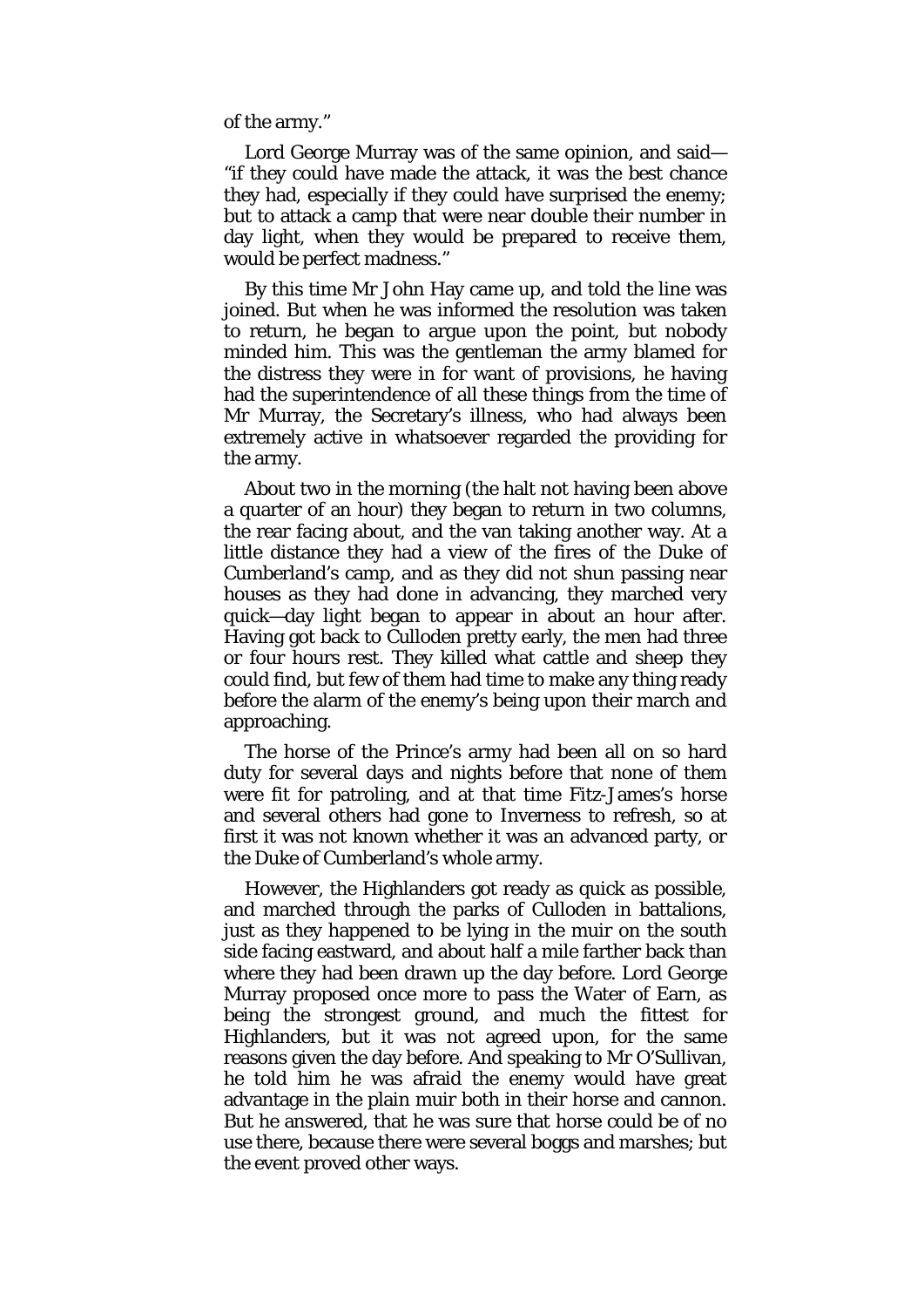Mr O'Sullivan drew up the army in line of battle, he being both Adjutant and Quarter-Master-General, and showed every battalion their place—the right close to some inclosures near the Water of Earn, and towards the parks of Culloden. But I cannot justly tell what order they were drawn up in, there having been some disputes a day or two before about the rank. But nobody who had any regard for the common cause would insist on such things upon the occasion.

Those who had gone off the night before and early that morning to Inverness and other parts had now joined, and the Master of Lovat was come up with a considerable recruit of men.

It was observed that upon the right there were park walls, under cover of which so many of the enemy could draw up and flank the Highlanders. Lord George Murray, who commanded the wing, was very desirous to have advanced and thrown them down. But as this would have broke the line, and the enemy forming their line of battle near that place, it was judged by those about him too dangerous to attempt. Both armies being fully formed, the cannonading began on both sides, after which there were some alterations made in the dispositions of the two armies, by bringing some troops from the second line to the first, as both ends advance to outflank one another.

The Highlandmen were much galled by the enemy's cannon, and were turning so impatient that they were like to break through their ranks, upon which it was judged proper to attack, and orders were given accordingly.

The right wing advanced first (as the whole line did much about the same time), and when they were within pistol-shot of the enemy, they received a terrible fire, not only in front but also in flank, from those posted near the stone wall; but notwithstanding, they returned the fire close upon the enemy, and went in sword in hand upon Barrell's and Monro's regiments posted on the left, and would have cut them in pieces had not they been immediately supported by other two regiments brought up from the second line, and two regiments of dragoons coming in upon the same side, entirely broke that wing; for though three battalions of the right were brought up and gave their fire very well, yet the ground and every thing else was so favourable for the enemy that nothing could be done, and the left wing not having attacked, at least did not go sword in hand from an apprehension that they would have been flanked by a regiment of foot, and some horse whom the enemy had brought up from their second line, a total rout ensued. I am positively informed that the Highland army did not consist of above 7000 fighting men, and the Duke of Cumberland's must have been 10 or 12,000. In the one army there was not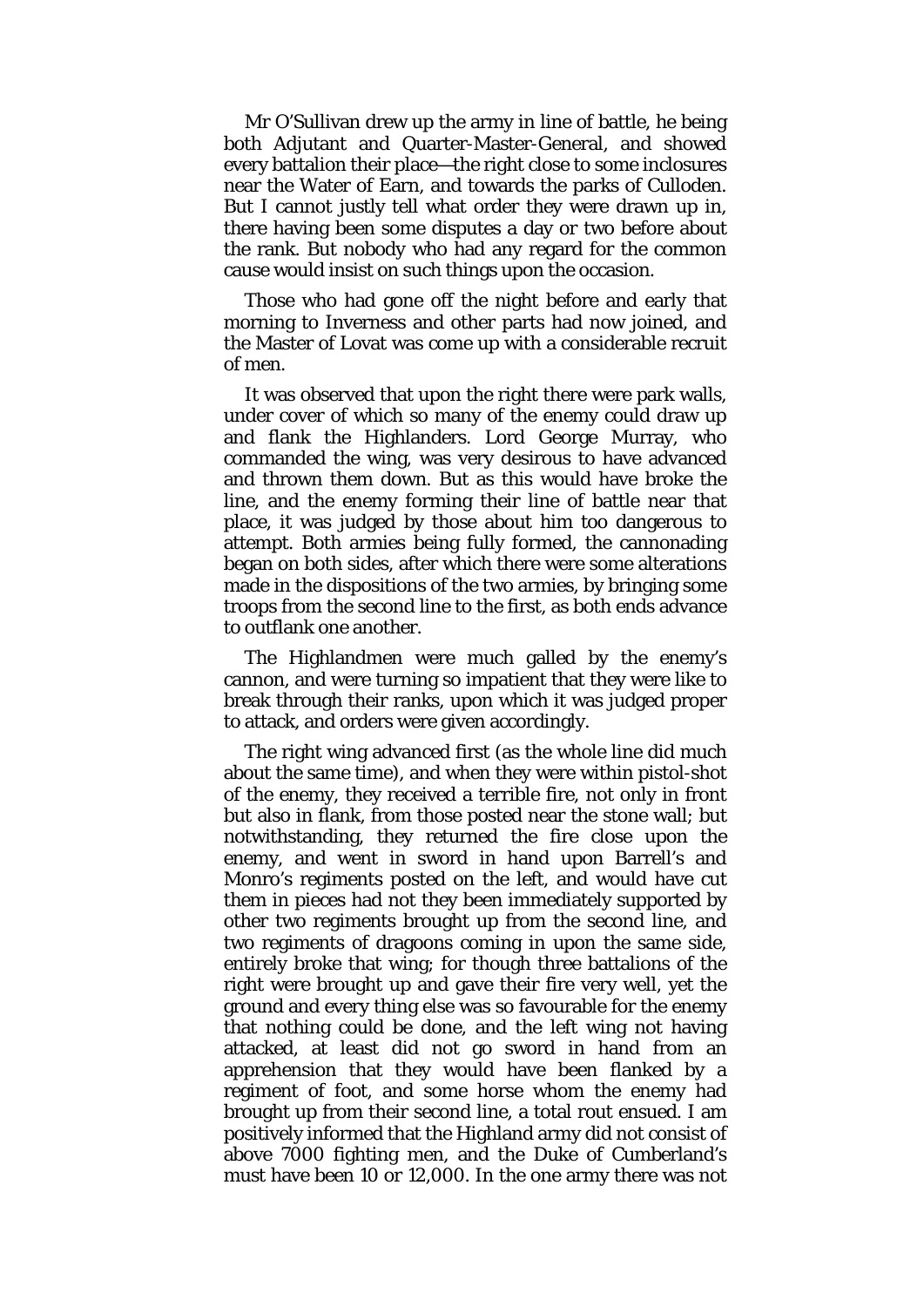above 150 horse, of which one-half was of the French regiment of Fitz-James's, in the other army they had 11 or 1200.

When a misfortune happens people are apt to throw blame upon persons or causes, which frequently are the effects of either malice or ignorance, without knowing the real springs and motives. Many are of opinion that the night attack could have been made, but I am convinced of the contrary for the following reasons:—

1. The Highland army, when they halted at Culraik, were not above 5000. 2. They had four miles to march, and part of them would have been obliged to make a large circumference, so that it would have been sunrise before they could have made the attack. 3. The ground about Nairn, where the enemy lay encamped, was a dry hard soil, and plain muirs three miles round about, except where the sea intervened—the nearest strong and uneven ground being the wood of Culraik.

Now, let it be supposed they had made an attack in broad day light upon an enemy double their number, well refreshed with a day and two nights' rest, in plenty of all kinds of provisions, in a camp with their cannon pointed as they thought proper, their horse drawn up in a fine plain, what must have been the consequence? What would have been said of officers that led on men in such circumstances and such a situation? Would it not have been the certain death and destruction of all those who made the attack? Would it not have been said, and justly said, why went you on such a desperate attempt, seeing it could not be done by surprise. and undiscovered? Why not wait the chance of a fair battle, by returning and being joined by the rest of the army, as well as with those that had withdrawn the night before, and a great many others who were hourly expected, where they might have had both cannon and choice of the field of battle? By this there was a fair chance, by other means there was none.

As to the above mentioned facts you may rely upon them, for I saw the Duke of Perth,<sup>[1](#page-21-0)</sup> Duke of Athol, Lord John

<span id="page-21-0"></span><sup>1</sup> James, titular Duke of Perth, was born 11th May 1713. He joined Prince Charles, and was Lieutenant-General at the battle of Preston, and commanded at the sieges of Carlisle and Stirling. After the battle of Culloden he escaped to the coast of Moidart, where he embarked for France, but his constitution being exhausted by fatigue and ill health, he is generally considered to have died on his passage, 11th May 1746, when in the thirty-third year of his age. However, the legend now is that he did not die then—that he settled in the north of England, married a woman of a low condition in life, and left a family. An alleged descendant has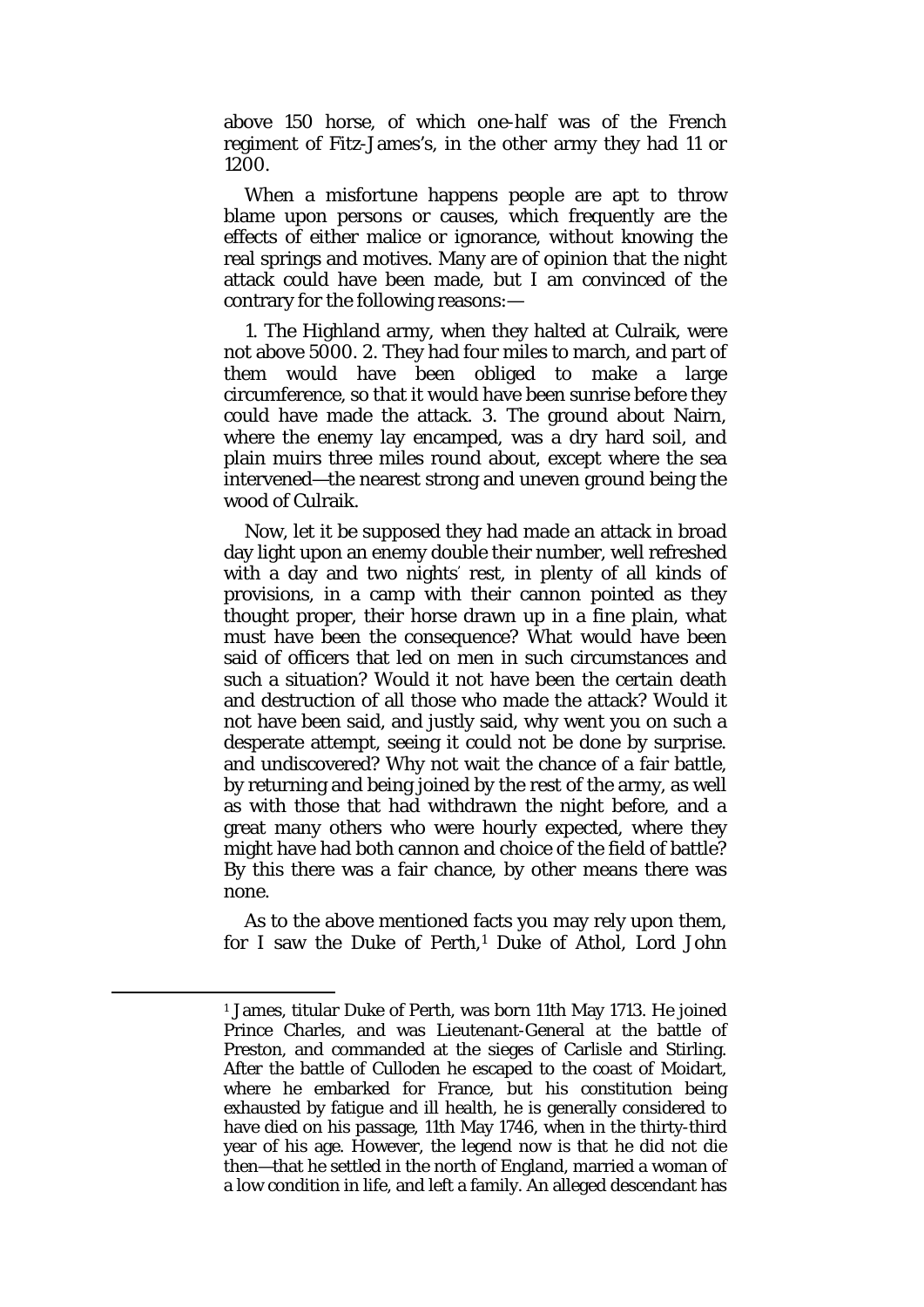Drummond,[1](#page-22-0) Lord George Murray, and Lord Ogilvy, Colonel Stewart of Ardsheill, Colonel Roy Stewart, Lord Nairn,<sup>[2](#page-22-1)</sup> and several others, at Ruthven of Badenocb's, and they all agreed on the same things.

One thing I must take notice of, that from the beginning of the whole affair there never had been the least dispute or misunderstanding among the officers. Some people find fault that the night-march was undertaken, seeing there was not a certainty of marching to Nairn time enough to make the attack before day light, as also that they had too few men. I answer to this—it was not doubted when the march was begun but that there would have been abundance of time, their greatest precaution was not to be discovered. The Highlanders had often made very quick marches in the night-time. The French piquets, I believe, were in the rear, and were not so clever in marching, and the muir they were in was more splashy than they expected, and they were obliged to make some turns to shun houses, aud there were \* two or three dykes that took up a good deal of time to pass. The guides, though they knew the ground very well, yet were not judges to tell what time the army would take to march the ten miles (as they were called), though, by reason of indirect roads, it must be a great deal more. Notwithstanding all which I am persuaded most of the army, had not the van been frequently stopt and retarded by repeated orders and messages, would have been at Nairn by two o'clock in the morning. As for the number of men, though not half the number, they might probably have succeeded in the attempt had they made the attack undiscovered. Nothing is more uncertain than the events of war—night-attacks are most subject to disappointments.

This march and counter march was, as things turned out, to be sure a very great disadvantage. It fatigued the men much, and a council of war might have been called, in which doubtless a resolution would have been taken to choose a

<span id="page-22-1"></span><span id="page-22-0"></span>**.** 

accordingly preferred a claim to the Earldom of Perth, but no decision has ever been come to upon it.

<sup>1</sup> Lord John Drummond assumed the title of Duke of Perth. He died 27th October 1757, and was buried in the Abbey Church of Holyrood. He was twice married, but had no issue.

<sup>2</sup> " This was the titular Lord Nairn, who was forfeited for his accession to the rebellion 1715, when Master of Nairn. He was again forfeited in 1746. He died in France, 18th July 1770, aged 79. He married his cousin, Lady Catherine Murray, third daughter of Charles, first Earl of Dunmore, and by her, who died at Versailles 9th May 1754, had eight sons and three daughters. This was one of the titles restored by George IV.; but the issue-male has failed, and the honours are claimed by Lady Keith, who is descended from the Hon. Robert Nairn, second son of the second Lord Nairn, who took the name of Mercer upon marrying the heiress of Aldie.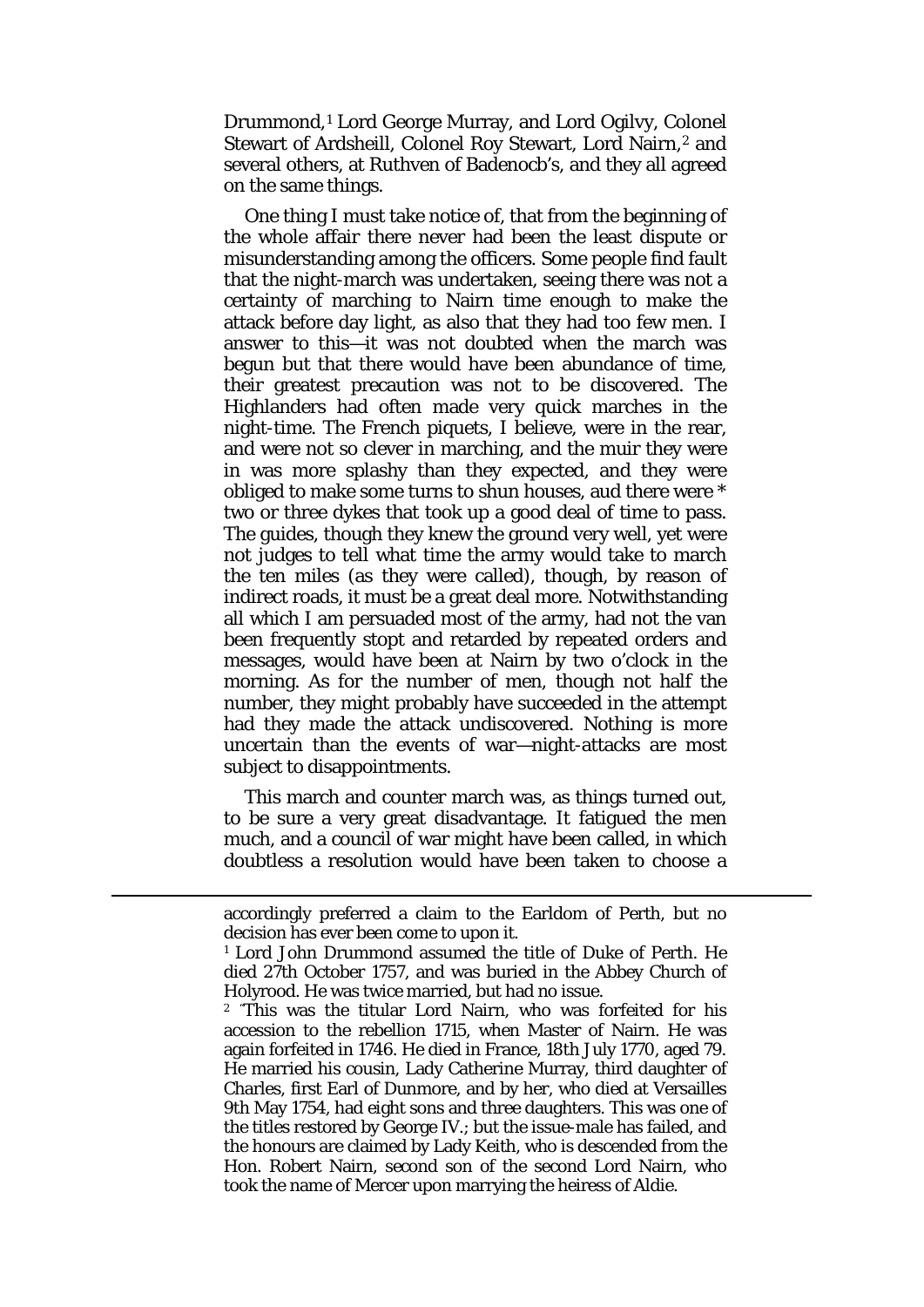more advantageous field of battle, and perhaps postpone fighting for a day, till the succours that were coming up with the utmost expedition should join. Councils of war were seldom held, and were out of request from the time the army marched into England. I remember but of two that were held there, one at Brompton, whether to return and besiege Carlisle, or to march forward and attack General Wade; and the other council was at Carlisle, where it was resolved to march forward into England. As to what happened at Derby, it was accidental, by most of the officers being at the Prince's quarters; and taking into consideration their situation, they were all unanimous in advising the Prince to retreat. I think there was but one council of war called after they returned to Scotland, and that was near Crieff after the retreat from Stirling, where there was some difference of opinion, but it was at last agreed to march for Inverness in two separate bodies—the one by the Highland road, and the other by the coast; several at first being for the army all going one road. The day of the battle of Falkirk the officers were called to the field, where the army was drawn up betwixt Bannockburn and Torwood, and they all agreed to march straight to the enemy. Also the retreat from Stirling was advised by many of the principal officers, particularly the clans, who drew up their reasons and signed them at Falkirk three days before the retreat was made; the chief of which was, a vast number of men had gone after the battle, and were not returned, and that as the siege of Stirling Castle was not advancing, they did not think it adviseable to fight in such circumstances.

This letter has been much longer than I intended; but before I conclude, I must acquaint you that six weeks before the battle of Culloden some officers proposed sending up meal to several places in the Highlands, and in particular to Badenoch, that in the event of the Duke's marching towards Inverness before, they might retreat for a few days till they could assemble; or if a misfortune should happen by a defeat, there might be some provisions in these parts. But this was reckoned a timorous advice, and rejected as such, though I have reason to believe that all the Highland officers were of the same opinion. They were not for precipitating any thing.

There is no doubt the Highlanders could have avoided fighting till they had found their advantages, and in so doing they could have made a summer campaign without running the risk of any misfortune. They could have marched through the hills to places in Aberdeenshire, Banff, the Mearns, Angus, Perth, or Argyleshire, by ways that no regular troops could have followed them; or if the regular troops had continued among the mountains, it must have been attended with great difficulties and expence. Their convoys might have been cut off, and opportunity might have offered to have attacked them with almost a certainty of success; and though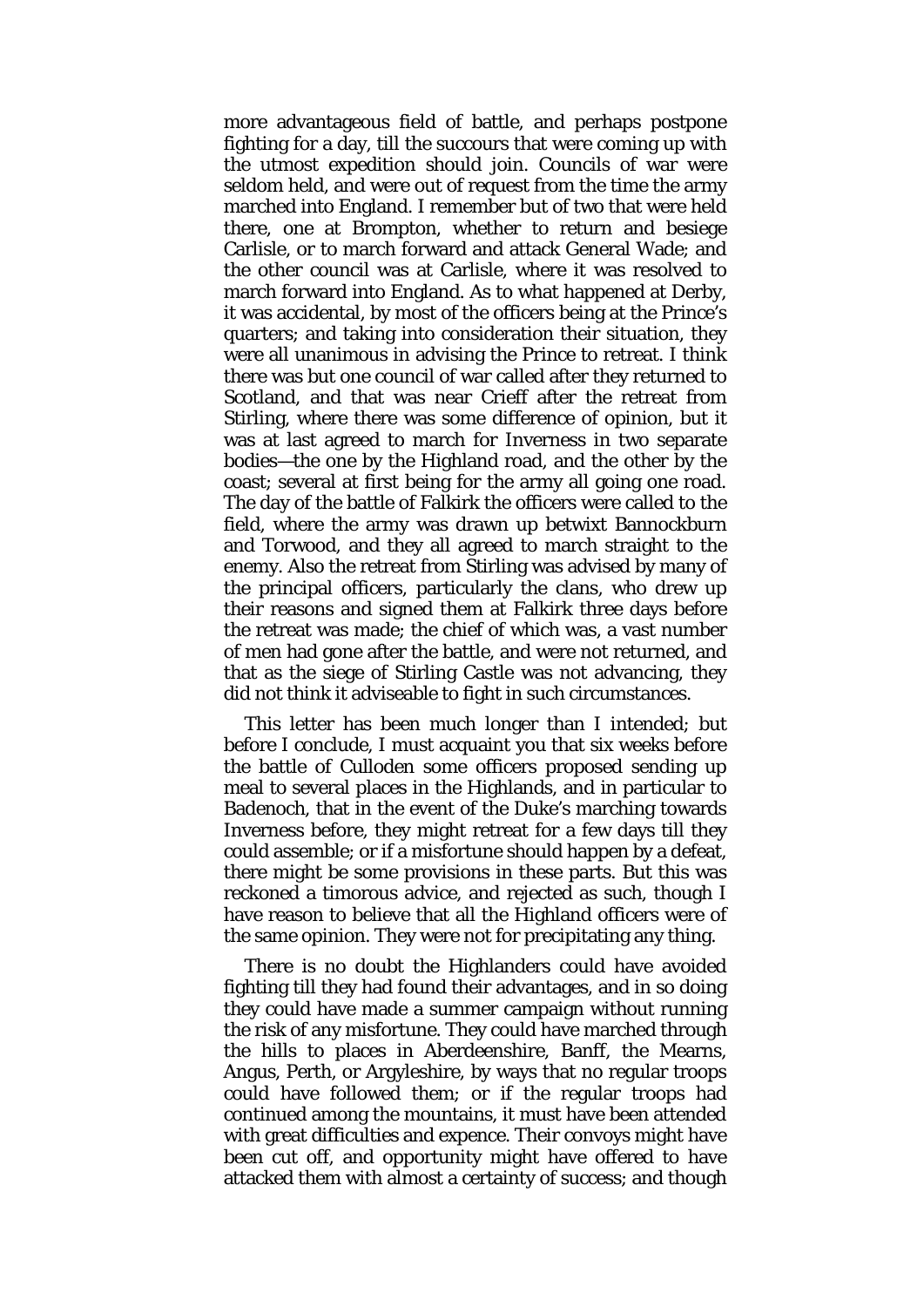the Highlanders had neither money nor magazines, they could not have been starved in that season of the year, so long as there were any cattle or sheep to be had. They could also have separated into two or three different bodies, got meal for some days' provisions, met again at a place appointed, and have attacked the enemy when they least expected. They could have marched in three days what would have taken regular troops five, nay, had those taken the high road as often as they would have been obliged to do upon account of their carriages, they would have taken ten or twelve. In short, they would have been so harassed and fatigued, that they must have been in the greatest distress and difficulty, and at the longrun probably been destroyed; at least much might have been expected by gaining of time: perhaps such succours would have come from France as would have made the Highlanders to have made an offensive instead of a defensive war. This, I say, was the opinion of many of the officers, who considered the consequences of losing a battle. They knew well that few of the Highlanders would join heartily against them so long as they continued entire, but would do it upon a defeat. There was one great objection to this, that the Irish officers, who were so brave men, and as zealous in the cause as possibly could be, and many of the low countrymen, could not endure the fatigue of a Highland campaign. As for the common soldiers who came from France, there was not 400 remaining. They and their officers, even though a battle was lost, had but to surrender and be made prisoners of war. It was very different with the Scots, whose safety depended upon their not venturing a battle without great probability of success.

But any proposition to postpone fighting was ill received, and was called discouraging the army. I have nothing further to add, but that I am, your 's, &c.

## V. LETTER, JOHN CAMPBELL, ESQ. TO LIEUTENANT COLIN CAMPBELL OF KILBERRY.

#### *Inveraray,* 14 *July* 1746.

DEAR COLIN—Whether you are dead, or still in the land of the living, are two things I am equally ignorant of. Another point not easy for me to decide is, whether this very long silence this almost total extinction of our correspondence—has happened through your fault or mine. But as I choose to avoid meddling with any question of so much intricacy, these shall, for me, be left to be discussed by the learned; and upon a supposition of your being yet numbered among the living, shall proceed to acquaint you with what I think you wish to know of the warlike operations in our western world.

After the junction of the two armies under the General and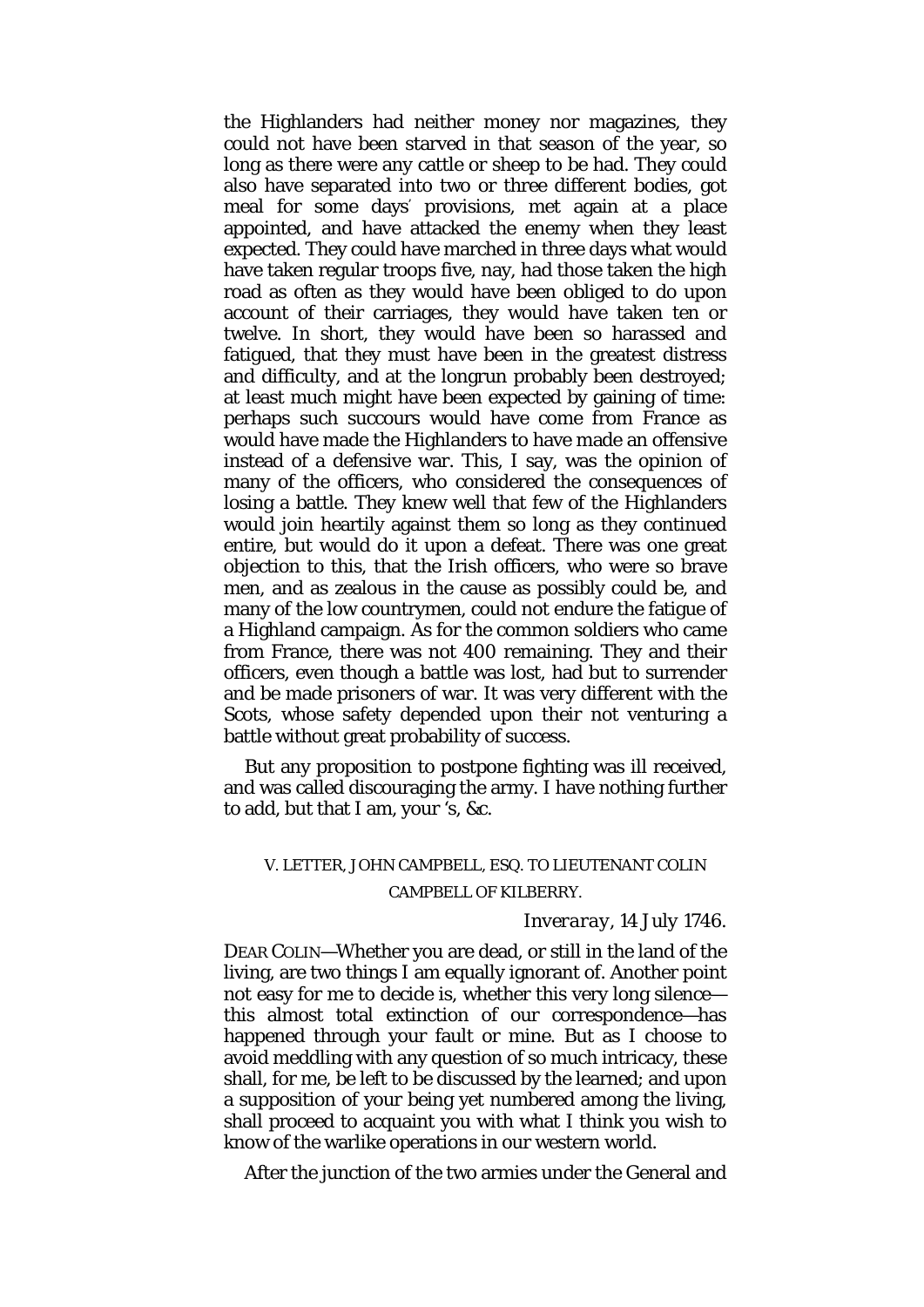Collonel, they remain'd at Appine a week or two, receiving the arms and homage of the rebels of Appine and Glencoe. Both the arms, and the persons who brought them in, were of the meanest and worst sort, and it seem'd that necessity, not inclination, had been the principal cause of their obedience. We must, however, except the Laird of Glencoe, a good sensible well behav'd sort of man, who surrender'd himself to the General, and is since that time a prisoner at large within this town.

About the beginning of June (I can't be exact as to dates, having seen none of the Officers' journals), the combin'd army embarked at Dunstafnage, and after touching on the coast of Mull, landed in Strontian,<sup>[1](#page-25-0)</sup> in the county of Suinart, famous for the lead mines. Here they staid some days, and sent out parties quite around to apprehend and search for arms, stragling rebels, and cattle. A good number of guns and swords were brought in, and a great number of cattle. The former were no better hero than at Appine, but the latter exceeding good. Here Mr Cameron of Dungallon[2](#page-25-1) surrendred. He is also now with us in town at large. In this country and at Appine we have got about 700 stand of arms, according to the best information I could get. It was one of the party sent out from Moydart, in the neighbourhood of Strontian, that apprehended his lowsy Lordship of Lovat.[3](#page-25-2) At

<span id="page-25-2"></span><span id="page-25-1"></span><span id="page-25-0"></span> $\overline{\phantom{a}}$ 

<sup>3</sup> If we may credit Burt's letters from the Highlands, the epithet bestowed on the wily Simon was not altogether unfounded. The following particulars relative to Lord Lovat, &c. which occur in the Inverness Courer, will be read with interest:—

"RELICS OF THE REBELLION IN 1745.—Lately, as some men were engaged in the drainage of part of Loch Farraline in this county, they came upon a quantity of old fire-arms—a brass blunderbuss in excellent preservation, about twelve muskets, the scabbard of a sword, and other articles. The loch is situated in the high mountains above Loch Ness. There has been a tradition among the people of the district for many years that a quantity of arms was thrown into the lake at the stormy period of the Rebellion in 1745, which seems to be confirmed by this occurrence. As the drainage proceeds, it is probable that other discoveries of the same kind will be made, in accordance with the popular belief of the peasantry. In the immediate neighbourhood of the spot is the house of Gortuleg, which, in 1745, was the property of Mr Fraser, chamberlain and agent of Lord Lovat. Old Lovat himself resided at Gortuleg at this interesting time, and hence we may suppose took place this accumulation of fire-arms, which were afterwards thrown into the loch, when the battle of Culloden had decided the fate of the Jacobites. It is well known that, after his defeat, Prince Charles

<sup>&</sup>lt;sup>1</sup> The seat of the speculations so ruinous to Sir Alexander Murray, Bart, of Stanhope—a man much in advance of the times in which he lived.

<sup>2</sup> Cameron of Dungallon was descended from Donald Cameron, second son of Alan Cameron of Locheil who fought at the battle of Glenlivet in 1594.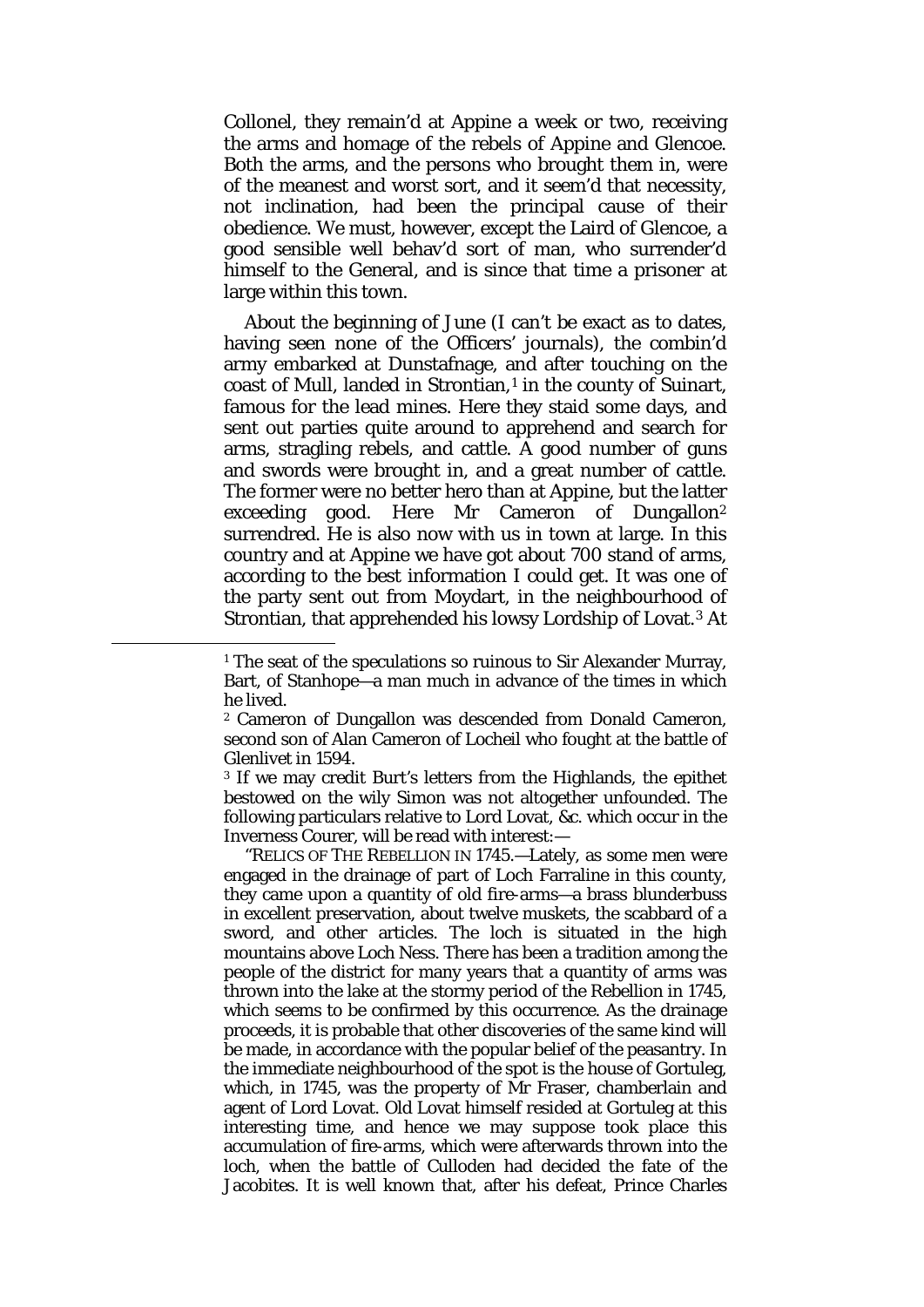Moydart, about six weeks ago, the General, with 100 militia, and some red coats from Fort-William, parted from the army, and re-embarking on board the ships, sett out for the Western Isles. Our last accounts of him were of the 8th current, from Barra, where he had just then arrived, after visiting the Islands of St Kilda and South Uist. There was nobody found there. But as there is the highest reason to believe that the Pretender's son and some of his gang are skulking thro' some of these Isles, he was to make a tower thro' North Uist, Lewis, and Harris before his return. The Collonel, with the rest of our militia, excepting 3 or 4 companys who have been disbanded, wait the General's arrival at Strontian. When that happens, we look for them all, bag and baggage back again here.

I forgot to tell you, that beside Glencoe and Dungallon, four more gentlemen (one of them M'Donald, a brother of Kinlochmoydarts,[1](#page-26-0) who was the bankier at Paris), surrender'd to the General at Strontian. So that I believe our little army can give as good account of their success as I believe any of the detachments can do. If the General besides should nabb young Charles, our campaign would end with great glory, and no blood but that of a good many cattle, who

**.** 

retreated through Strathnairn, a district possessed by the Clan Macintosh, of whom their leader, and every individual of rank, had fallen in the action, and came towards evening to the house of Fraser of Gortuleg. Lovat had prepared a sumptuous feast in anticipation of victory! The house was crowded with the retainers of Charles Edward and Lovat, and connected with this Mr Fraser used to relate a touching and striking anecdote:—The children of the family were for convenience placed in a small room between the Prince's chamber and another, but which had communication with both. The whispers of the children, afraid to speak out, produced a suspicion in the mind of Charles that he had been betrayed, and he exclaimed with agitation—"Open the door,—open the door." One of the boys having complied with his request, the unfortunate Prince presented a countenance so strongly marked with terror, that his features were indelibly impressed on the minds of his juvenile beholders. One of them described, in vivid terms, the fair oval face and blue eye, distended with fear and agitation, of the tall, handsome, young wanderer. Seeing his mistake Charles gave way to the following pathetic exclamation:— "How hard is my fate, when the innocent prattle of children can alarm me so much!"—words which long dwelt in their memories, and often moved the household to tears. Charles was too much agitated to think of rest. He changed his dress, and taking a glass of wine, left the house at ten o'clock at night for Invergarry, the seat of Macdonell of Glengarry.

<span id="page-26-0"></span><sup>1</sup> Kinlochmoidart had two brothers, Ranald and Allan, both Captains under Clanranald. Macdonald of Kinlochmoidart was descended from John fourth son of Allan eighth Chief of Clanranald.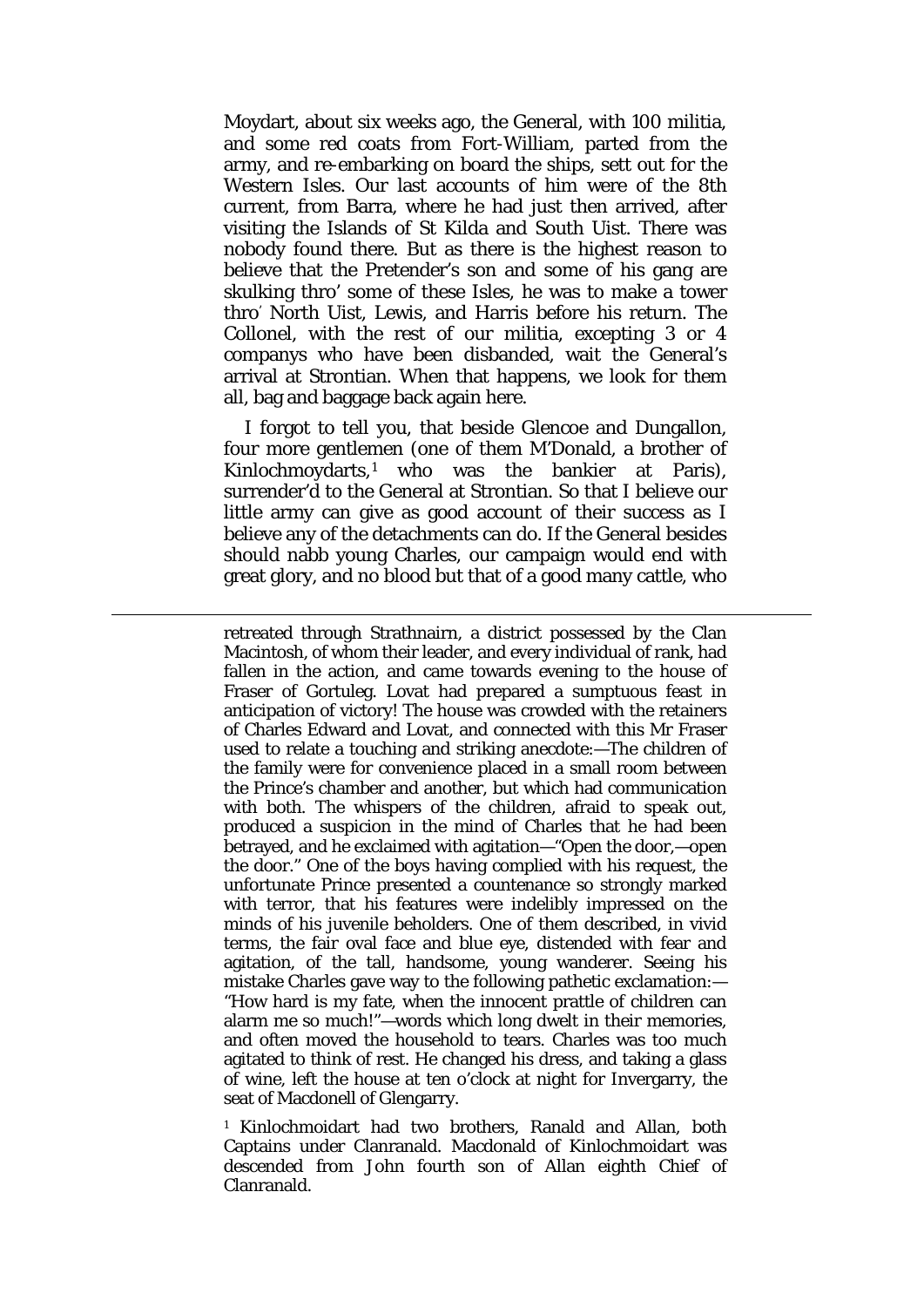to be sure were in the Rebellion.

Here then endeth the history of our military operations hitherto; perhaps there is yet to come matter to fill a heavy volume. It is time now to let you come home among your friends. Knockbuy was remov'd about three weeks agoe by the General's order from his former station of Castlemenzies to Dunnoon, within 6 miles of Dumbarton, where he still remains with Rasckelly's company of militia under his command. Your mama and sisters left Glasgow at Whitsunday, and have once more betaken themselves to Kilberry. They took baby from us more than a month agoe. Captain Angus, after being all winter and spring Governor of Castle Lachlan, was discharg' d beginning of June, and the garrison locked up. The Captain and our aunty Bell and I can keep family at Minard, where I have mostly been for two months bygone. My brother Robin parted with the army at Dunstaffnage, and now somewhat unwillingly indeed has resum'd the old dung-fork business. Soon after you left this our Megg brought us a chopping fellow who now goes by the name of Archibald, and is a very promising young man. 'Tis confidently said she has another on the stocks. It gives me great concern, as it will also to you, that I cannot tell you the same thing of our sister Susy at Glasgow. Poor thing, she had the same misfortune this spring as she had last year. I am told, however, she is in for't again.

The inclos'd comes from a fair of your acquaintance, as I assure myself you will lose no time in making her a return; pray put it under cover to me, and in as many lines as your constant hurry or more constant laziness will allow. Send a few sentences to

> My dear Colin, Your very affectionate cousin and servant,

> > JO. CAMPBELL.

Let me know if my direction for you is right.

To Lieut. Colin Campbell of Kilberry, of the Right Hon. the Earl of Lowdon's Regiment at Strathbogie by Aberdeen.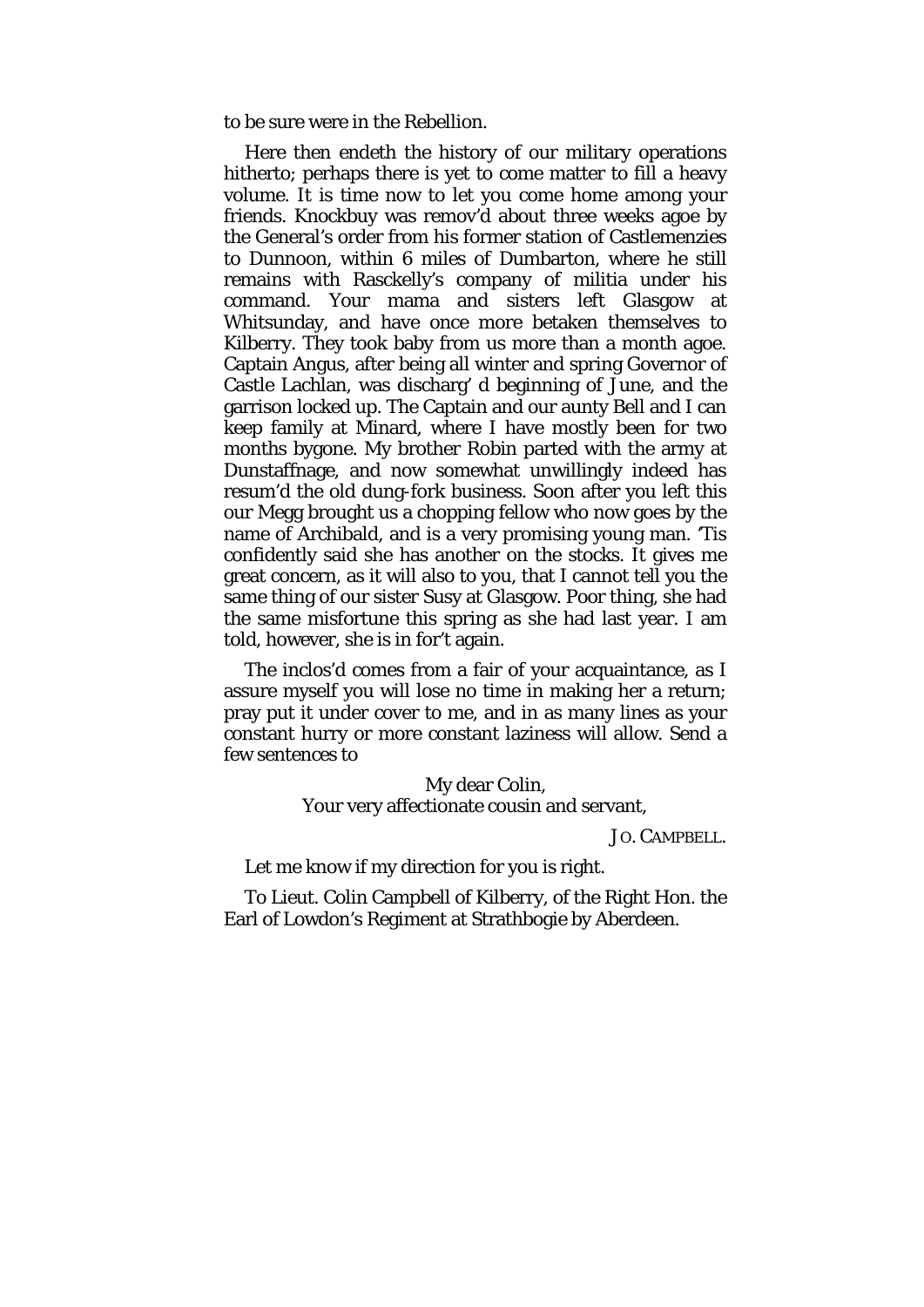### VI. THREE LETTERS FROM JAMES WOLFE, ESQ. AIDE-DE-CAMP TO GENERAL HAWLEY, TO CHARLES HAMILTON, ESQ. CAPTAIN OF COBHAM'S DRAGOONS AT FORFAR, 1746.

#### (1.)

#### *Inverness, May* 19, 1746.

 $SIR$ ,  $-$ I am ordred by General Hawley<sup>[1](#page-28-0)</sup> to acquent you that he has shown your letter to his Royal Highness, who approves of every thing you have done, and desires you will continue that assiduity in apprehending such as have been in open rebellion or are known abettors, and that you will be carefull to collect all prooffs and accusations against them, and deliver them to Major Chaban, and let the Major know from General Hawley that he is to receive and keep together all such accusations as shall be sent him from you, or any other officer under his command, that they may be more conveniently had when called for: you know the manner of treating the houses and possessions of rebells in this part of the country. The same freedom is to be used where you are as has been hitherto practised, that is, in seeking for them and their arms, cattle, and other things that are usually found. These that have submitted to his Royal Highness' Proclamation are to be treated as you have mentioned. The list is to be keept, and their arms are to be taken from them.

I am, Sir, your most obedient Servant,

<span id="page-28-0"></span><sup>&</sup>lt;sup>1</sup> As Hawley had rendered himself, by his abominable spoliations of the Jacobites, very unpopular with that class of the community, it is not surprising that they should make his birth in keeping with his conduct, and represent him not only as illegitimate, but as sprung from the dregs of the people. It seems, however, that this most unpopular man was the son of a General Hawley, "who lost his life at one of the sieges where General Erie had a command, by taking up a hand-grenade which burnt in his right hand."—Gen. Mag. Feb. 1805, p. 135, 251. He had a sister Anne, for whom he provided amply. From the terms of his will it is clear he had no near relations excepting his sister, as he leaves the whole of his property, real and personal, which was very considerable, between Lieutenant-Colonel John Toovey and Captain William Toovey (Tovey), sons of "Mrs Eliza Toovey, widow," who is declared in the will to have been "for many years my friend and companion, and often my careful nurse, and in my absence a faithful steward." He consequently gave her the liferent of certain heritable estates, vesting the fee in her son William, then a Captain in his own Regiment of Dragoons, who was enjoined to take the name of Hawley.

The General held the government of Portsmouth, and Colonelcy of the Royal Regiment of Dragoons. He died on the 24th of March 1759, at his seat near Portsmouth, aged eighty. His will was proved by William Toovey, the sole executor, on 27th March, just three days after his death.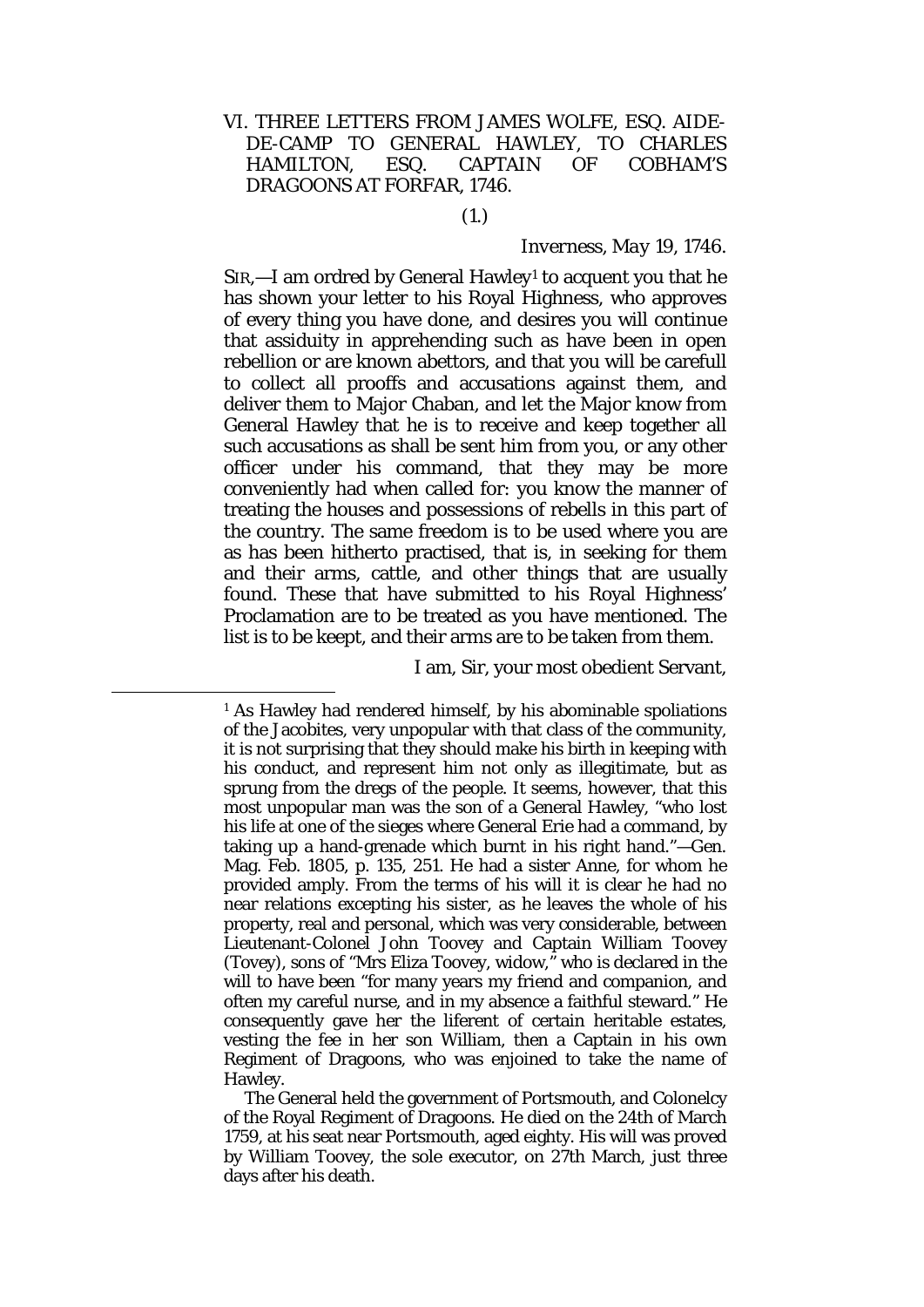#### J. WOLFE, Aid-de-Camp to General Hawley.

*P. S.*—You will be so good to show Major Chaban what concerns him in this letter, and also what relates to the possessions of the rebells, that he and the officers under his command may make a proper use of it.

#### (2.)

SIR,—The General has shown your letter to his Royal Highness, and both approve your conduct. You are permitted to grase your troop in that neighbourhood, for the reasons you assign as the most effectual means of doing your duty. Major Chaban must be acquented with the General's intentions in that respect; and you are likewise to let him know, that he and the rest of the regiament have no right to claim any share of seizures made by your troop when in separate quarters.

The General is satisfied with what you have done in regard to the meeting house, and the money may be applied as you think proper. Young Fletcher's effects are to be secured, but not disposed of till further orders. If you think the attestation of Mr Watson's tennant a sufficient proof of his having acted in treasonable manner, you are to make yourself master of his person, and confine him at Montrose with the rest.

> I am, Sir, your most obedient humble Servant, JAMES WOLFE, Aid-de-Camp.

*Fort-Augustus, June* 11 1746.

#### (3.)

SIR—General Hawley acquainted the Duke with the purport of your letter, who was very well satisfied with your conduct, and you have leave to dispose of the effects of Brown and Watson, but nothing further is to be done in Fletcher's affairs.

The General bid me tell you that when any seizures were made of cattle or otherwise in this part of the world, the commanding-officer and every person concerned have shares in proportion to your pay. You mention Mr Doway to me as a person to be recommended, but at the same time say you have very little knowledge of him, as I have much less, and no more interest here than you have. I think if you have found him serviceable to you, will not neglect an occasion of rewarding him, as it is not known when the troops will move from hence, or what road General Hawley will go. I'm sorry to let you know it's impossible for me to appoint any place for your seeing him.

I am, Sir, your most obedient humble servant,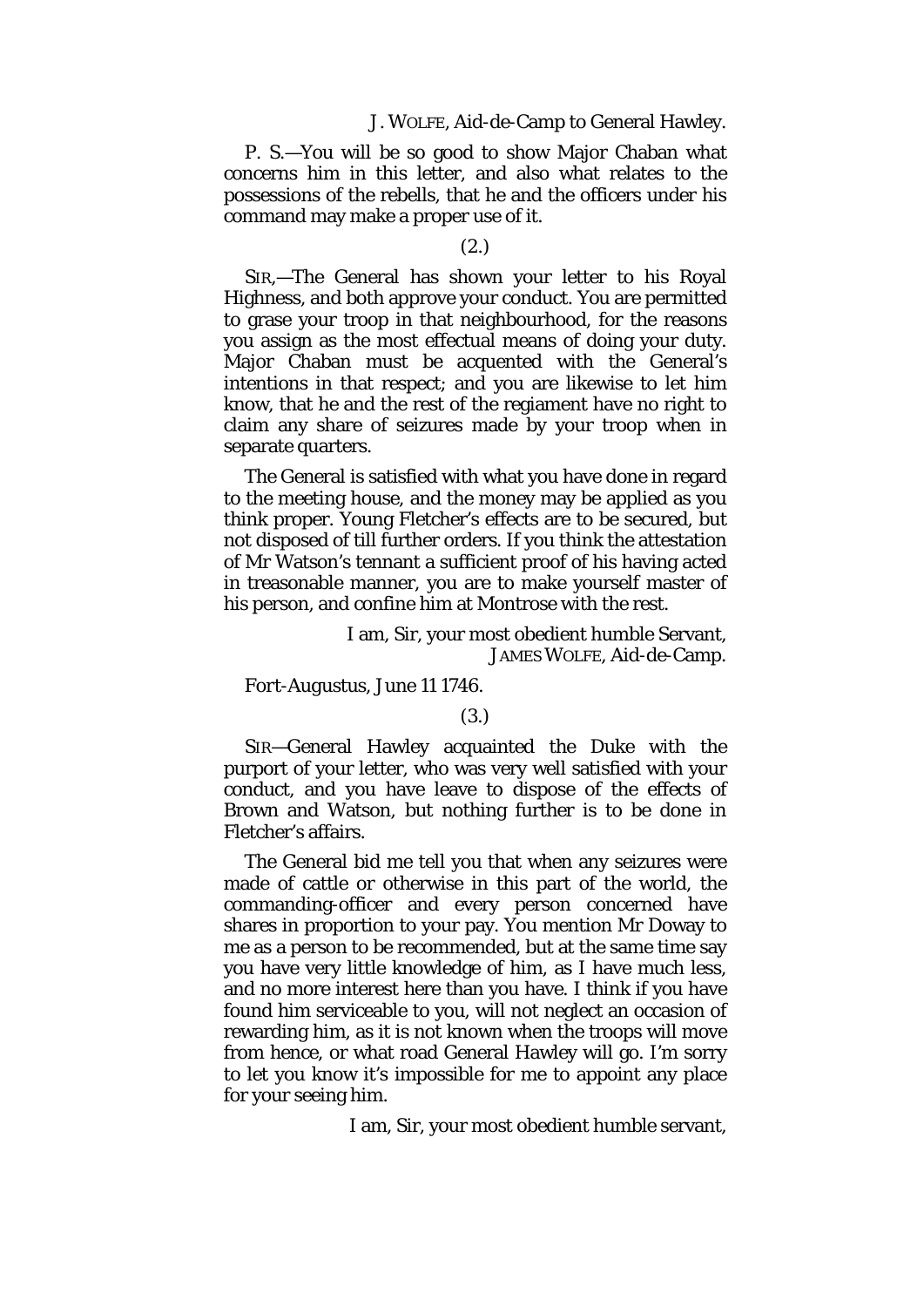J. WOLFE, Aid-de-Camp to General Hawley.[1](#page-30-0)

The father of Wolfe was, according to Lord Mahon, General Edward Wolfe, "a veteran from the wars of Marborough."[2](#page-30-1) He fixed himself at Westerham in Kent, where he rented the Vicarage house as his residence. In that house his eldest son, James, was born on the 6th of November 1726. At the early age of sixteen he was present at the battles of Dettingen in 1742. He fought at Fontenoy in 1745, and at Laffeldt in 1747.

Whether Wolfe was in Scotland in 1746 has been disputed, and Mr Chambers asserts that Southey held an opinion that he was *not* there at that time; of course the greatest deference is due to the opinion of that distinguished person, who had access to many of Wolfe's letters, and who intended to write his Life,[3](#page-30-2) but we should like to have been furnished with the evidence, if any, to support the assertion of Wolfe's absence from Scotland at that precise period. From Bishop Forbes' memorials we learn that there was a Major Wolfe in Scotland, who was accessory to some of the many thefts and robberies—for they deserve no other name—committed by General Hawley. His Christian name has not been given, and undoubtedly there was then in the army a *John* Wolfe, who was made a Lieutenant-Colonel in 1750.[4](#page-30-3)

But the letters now for the first time printed, establish this much, that General Hawley had an Aide-de-camp called *James* Wolfe; and when we call to remembrance that he fought under the Duke of Cumberland at Fontenoy, it is a reasonable presumption, that the regiment to which he belonged would, upon the return of His Royal Highness from the Continent, and subsequent progress to Scotland, accompany him thither. Added to this, after a careful search,

<span id="page-30-0"></span><sup>1</sup> On the letter is written—"This letter was brought me from Fort-Augustus by Baillie Doway on Teusday 22d July 1746."

<span id="page-30-1"></span><sup>2</sup> Mahon, vol. iv. p. 225. His services in the Marborough wars could not have been very considerable, for he must have been then, if this assertion be correct, a very young soldier. This seems to follow from the following memoranda as to his promotions:— Colonel Edward Wolfe was appointed in November 1738 Colonel of the Third Regiment of Foot Guards, was in Cuba October 1741, under General Wentworth. Ho was made Brigadier-General in February 1744. In April 1745 the Brigadier was Colonel of His Majesty's own Regiment of Foot In June following he was made Major-General; and in 1747 a Lieutenant-General.

<span id="page-30-2"></span><sup>3</sup> See "Lives of Eminent British Commanders," by the Rev. R. G. Gleig, vol. ii. p. 317.

<span id="page-30-3"></span><sup>4</sup> On 30th of March 1750, John Wolfe, Esq. was raised to the Lieutenant-Colonelcy of Lord Viscount Bury's Regiment of Foot— (Gen. Mag.) This, however, may have been the same person who in January 1749 was Captain of "Borelli's" Regiment, and was promoted to a majority in Sackville's Regiment.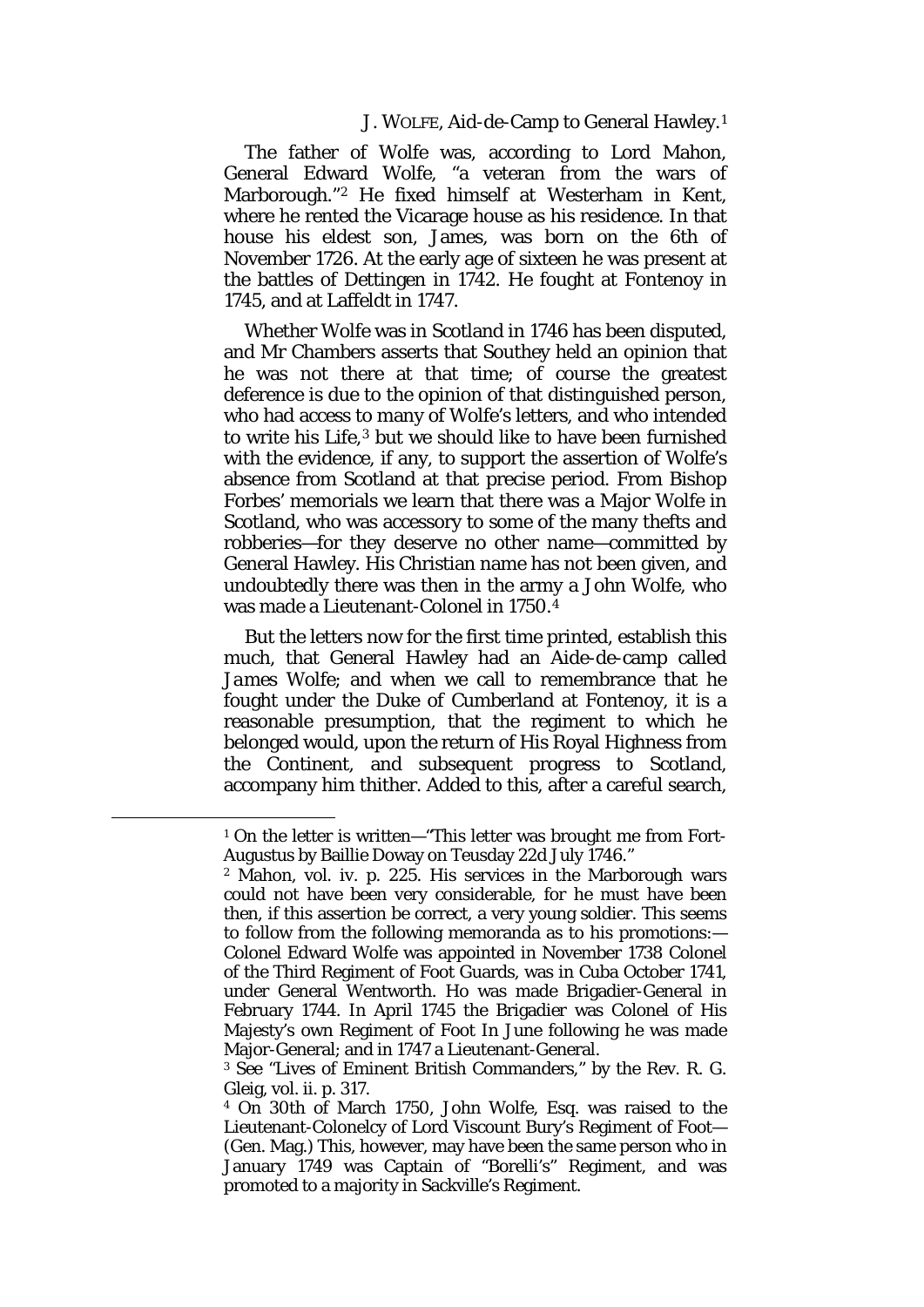no other officer of the name of James Wolfe has been traced.[1](#page-31-0) We have little doubt, therefore, in holding that Hawley's Aide-de-camp was the Conqueror of Montcalm. Although Wolfe may have been present during the sanguinary atrocities of Cumberland, and the mercenary abominations of Hawley, it does not follow that the deeds of these worthies met with his approbation, nor is it a necessary sequence, that because he was Hawley's Aide-de-camp, he was the *Major* Wolfe whose zeal for the General is so particularly set forth in the work before alluded to.

"*One* Major Wolfe," says Mrs Gordon, informed her, that "by the Duke of Cumberland and General Hawley's order, I was deprived of every thing I had except the clothes upon my back." He remarked that Hawley having inquired into her character, had heard well of her—that she had no hand in the Rebellion, and that she was a stranger without any relations in that country, and that therefore he would make interest with the Duke of Cumberland that she might have any particular thing of her own she had a mind to.

Mrs Gordon proposed to take the *tea* belonging to her; when the gallant Major announced it was remarkably good, and that as tea was scarce in the army, he did not think she could have it. Chocolate was asked and refused. She next begged her china, but Wolfe said it was very pretty, and that they were "very fond of china themselves,"—in short, the poor lady was regularly pillaged. So pitiful was the military tyrant Hawley, that when she sent for a pair of breeches for her son, a lad of fourteen—for a little tea, a bottle of ale, and some flour—she was positively refused. She says—"This Major Wolfe was Aide-de-camp to General Hawley."[2](#page-31-1) This may have been a misconception on her part; however, the General had several Aide-de-camps, and a Colonel Watson, amongst others, is specially noticed.

The noble-minded Hawley finished by robbing this poor woman of property to the tune of six hundred pounds, which he packed up and sent to England by sea. The inventory of the stolen property has been printed, and the variety of articles is wonderful,—table-covers, blankets, china, glass, plate, silk stockings, shirts, wigs, breeches, tea, chocolate, butter, pickled pork, wash-balls, Cheshire cheese, wax candles, Florence oil, a spit, copper fish-kettle and drainer,

<span id="page-31-0"></span><sup>1</sup> In August 1743 there is a James Wolfe, Captain and Adjutant in Lord Dunmore's Regiment, but this is probably the hero of Quebec.

<span id="page-31-1"></span><sup>2</sup> P. 223. James Wolfe was only then twenty years of ago—rather too young for a majority; but the actual Major may have been a relative, and the patronage of the "butcher" Prince will easily explain how the youthful hero may have been, at and after the battle of Culloden, attached to the General's staff.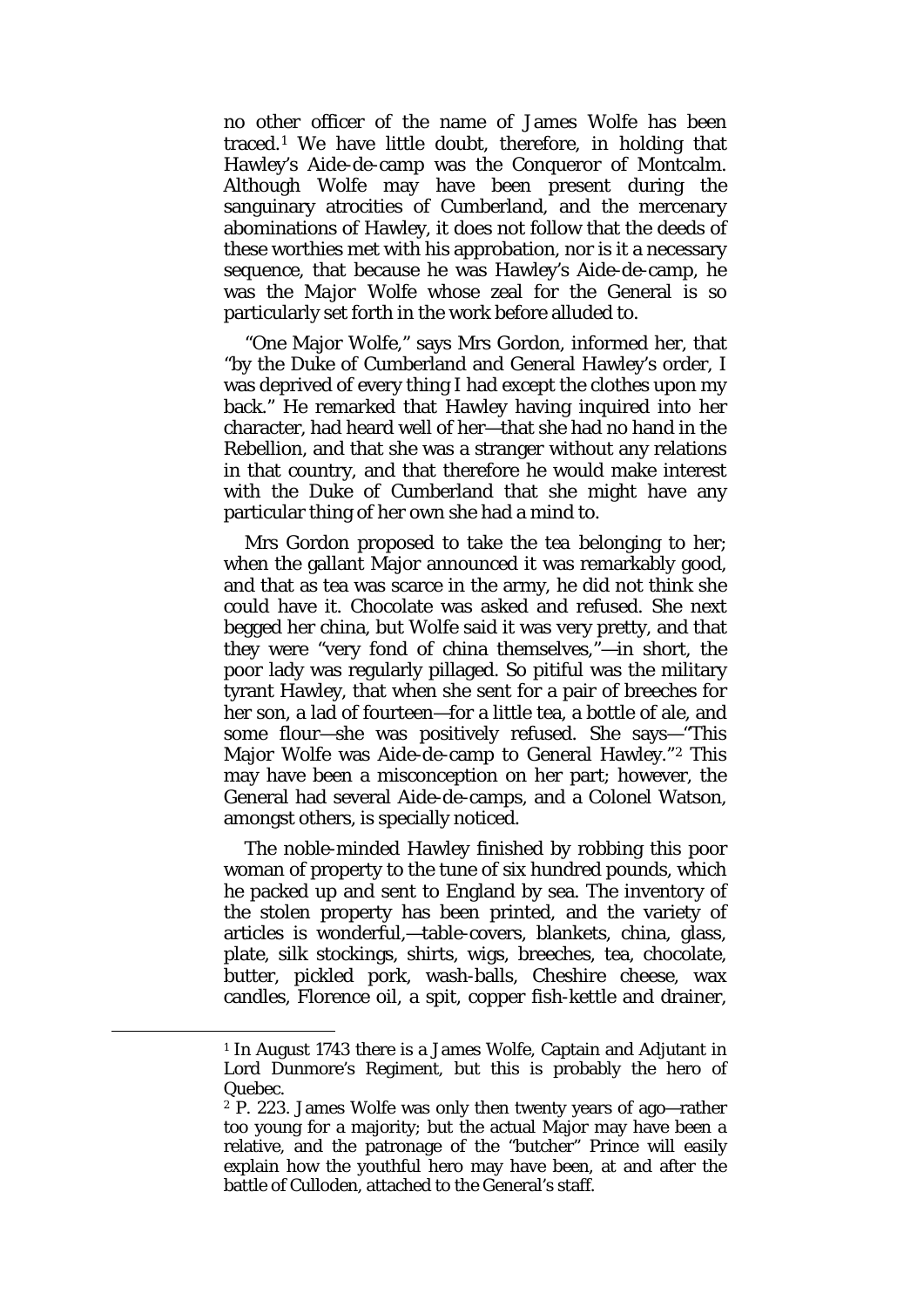larding pins, hooks, &c. &c.

<span id="page-32-0"></span>**.** 

Wolfe was in Scotland afterwards for some time, and it is perhaps to his last visit that the following anecdote is referable:—"When Mr Wolfe was a young officer, part of his regiment was quartered at Glasgow. There being a College of considerable reputation in that city, Mr Wolfe obtained a letter of recommendation to a Professor, who introduced him to one of their social evening meetings. The conversation happened to turn on subjects with which Mr Wolfe was unacquainted. He was so much mortified at not being able to bear any share in it, that he next morning entreated his friend the Professor to put him in a train of acquiring the knowledge he found himself so deficient in. He was gratified in this request, and he became a most diligent student while he continued at Glasgow."—Gent. Mag. June 1791, p. 506.

#### VII.—ANONYMOUS LETTER ADDRESSED TO LORD PRESIDENT FORBES.

MY LORD—Tho' no mortall can have more true regard for the merits of his Royal Highness the Duke than I have, yet I cannot see, without indignation, all the praise rendered to him upon this happy occasion, and that the publick should take no notice of your never enough to be admired part in the management of it. Your modesty, my Lord, upon all occasions, is well known; but pardon me, if I think it impossible that you can be so unsensible of the infinit sacrifice you have made, as not to expect at least a smal share of the glory.[1](#page-32-0)

<sup>1</sup> The Duke of Cumberland did not think so highly of the President's services towards the House of Hanover as the writer of this letter appears to have done. "After all, what do you think of the return the Lord President of the Court of Session, the *sagacious Duncan,* met with for all his remarkable services? Remarkable indeed they were, and yet the utmost scorn and contempt he had in return for them! When his Lordship was paying his levee to the Duke of Cumberland at Inverness, he thought fit (as it well became his character and station) to make mention of the laws of the country, &c. To which the Duke of Cumberland was pleased to say—'The laws of the country! My Lord, I'll make a brigade give laws to the country, by G—d.' 'It was well that President Forbes escaped a kicking bout, as the Duke of Cumberland uses his friends with freedom. For my own part I would not wish to be the person that had received the sage advice of the sagacious Duncan with derision, because it would have been a lasting imputation upon my judgment and discretion; for certain it is that his Lordship was a gentleman of very extraordinary and uncommon parts, and had an extensive knowledge of men and books. It was not beneath the dignity of a crowned head to listen to his words. He was one of a very high spirit; and the usage he met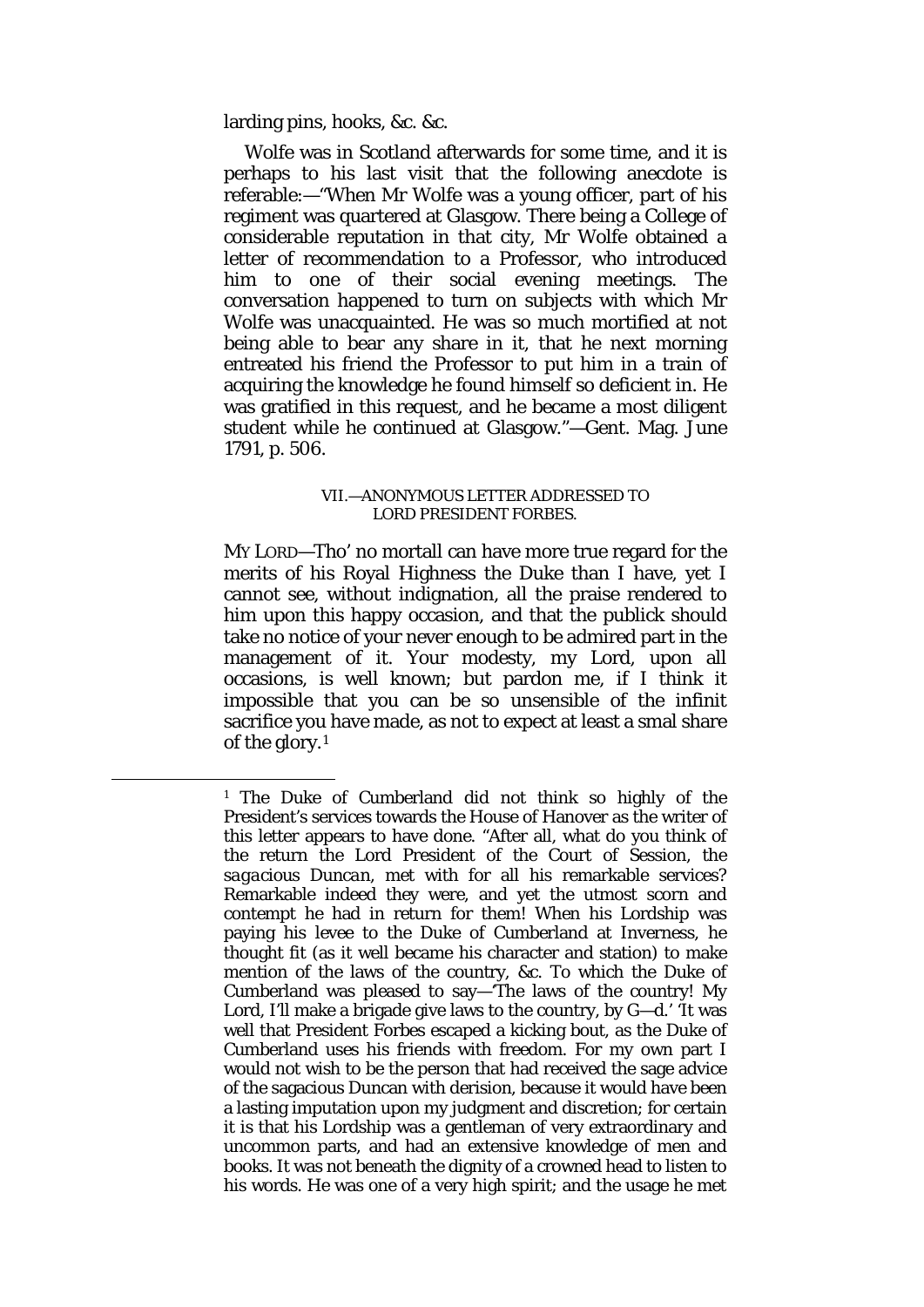I am determined, my good Lord, after paying my first compliments to yourself, to inform the mistaken world of your deserts, which can be done no way so well as by shewing what your joint deliverers had in their power. It is needles for me to enumerate the noble qualitys of his Royall Highness; the publick has done him sufficient justice in that respect; but not to derogate at all from his merits, people of sense must consider the Duke as a foreigner, son to the Elector of Hanover, whose family Britain made choice of to rule over them,—wisely judging that to be the way to become a happy people. But the advantage we reap from that succession might very probably have been overlooked by the people, especially as the Court party themselves, at the time affected to be patriots, had, in a most outragious manner, instil'd subject of clamorous complaint into the mind of the populace, that nothing less than a miracle, one would have thought, could have so suddenly razed out. Add to this the present accomplishments of the young Chevalier, which even his enemies owned to be very great—the male heir of our Scots King, under whose reign our forefathers had nobly maintained their libertys against the attacks of the most powerful invaders; and which is still the strongest argument of all, the young Chevalier, conscious of his own innocence, and the purity of his intentions, threw himself, I may say, naked into the hands of his pretended subjects, when he knew thirty thousand pounds were sett upon his head; and as a proof of what a surpriseing effect that had, being equal mixture of the savage and the theif, instead of taking that bribe to better their pityfull circumstances, they fled to his protection, and risqued their lives, and the peace of their familys, to procure him what they had been taught to think his right. Behold, my Lord, and admire the amasing force of nature, this bulwark in the humane mind, which his Royall Highnes the Duke had to combat with: And, my Lord, in that combat he might have trembled to think what the consequences might have been, had not your conduct and address paved the way to the late happy victory, by crushing—in the two most powerfull, (tho' God knows—the weakest Chiefs), the very principles sucked in with their milk, and strengthned by some education. With so much art, my Lord, did you steal in upon them, that before they were

with for all his services, joined with the miseries of his country, bore so hard upon him, that it is indeed a prevailing opinion among us in Scotland that he died of heartbreak.'"—Jacobite Memoirs, p. 333. This, be it remarked, was the communication of a Whig, and there is no reason for doubting the accuracy either of the anecdote or the justice of the commentary. Duncan Forbes was exceedingly ill used unquestionably by the Whig Government. It was to him, and not to the Duke, that the suppression of the Rebellion was mainly attributable—a Peerage was the least return King George could have made for his services.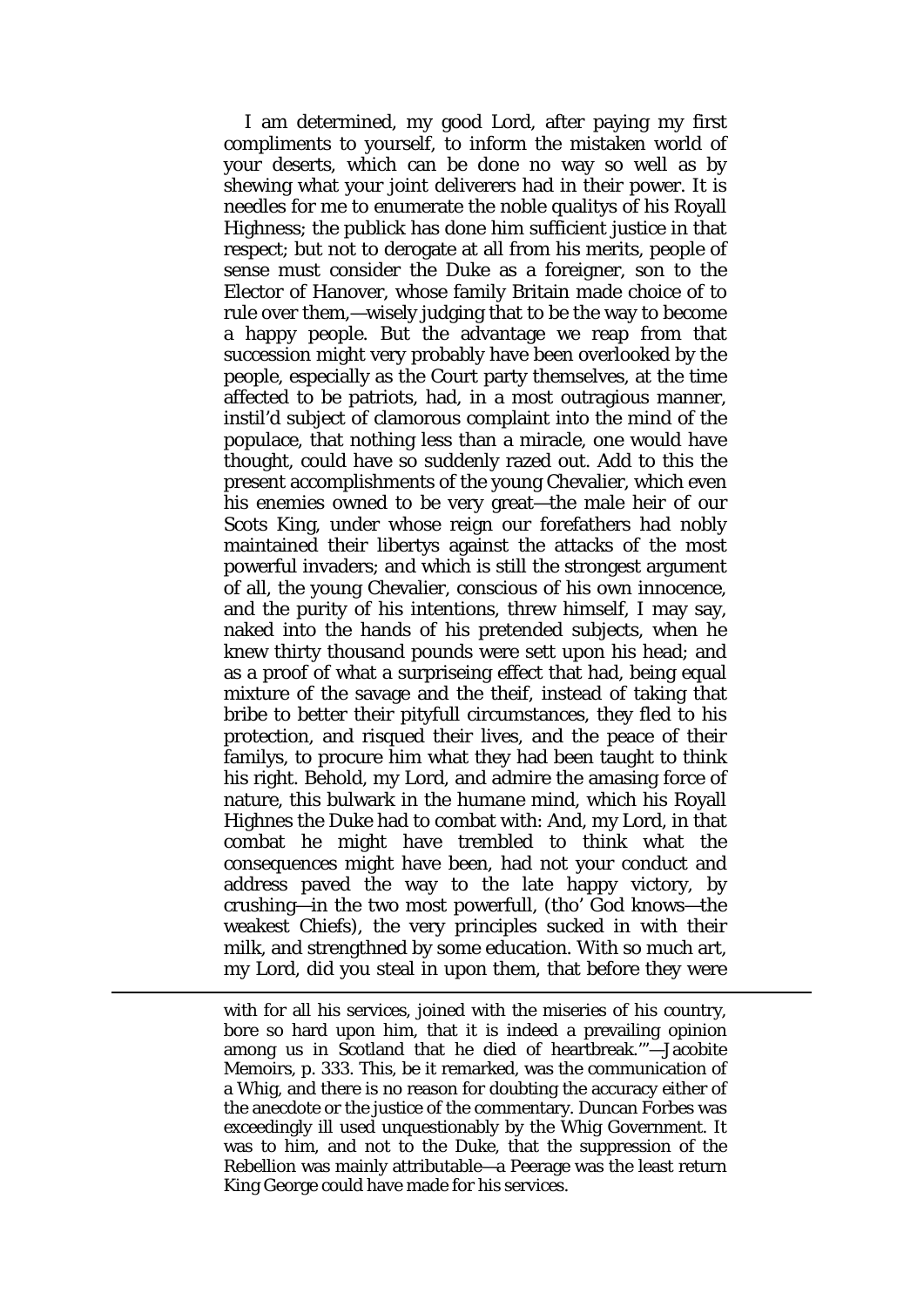aware of it, you had plucked the very seeds of nature, and what they once thought honour and religion, out of their hearts, and turned a ridiculous love to a barren spott of country into a noble resolution of murdering and butchering it, as it was become senseles and stupid, to prefer the family of Stewart, only because, forsooth, they were their own detestable blood, to the illustrious House of Hanover.[1](#page-34-0) This was a stroke of yours, my Lord, never to be forgot by posterity, which knocked that audacious boy's natural scheme quite in the head. Your Lordship, however, was too great a man even to stop there. You have now put your hand to the last commendable work, and torn out the very bowels that brought you furth. The Romans killed themselves to save their country; how infinitly have you exceeded to preserve the present happy establishment. My Lord, you have sacrificed your native country, laid it in ashes, and stopt your heroick ears to the tears and lamentations of her widows and orphans. William has indeed slain his thousands, but these were his enemies; Duncan, the immortall Duncan —let it be published even from Dan to Barshaba—has slain his ten thousands, and these his friends and countreymen.

P. S.—One thing I had almost forgott, which is of the utmost consequence. All conspicuous great men have, you know my Lord, their enemies, and as that is much the case with you at present—and all mortalls are fraill, and have ane open side for satyre—one cryes the Lord President may be a good any thing but a General: he has of late plaid that part with ill luck. Another cryes, C----, he is a bad Divine, witnes his piece of the Revelations; $2$  and a third cryes, Nay, he is even but ane indifferent lawyer, witness the late story of the proceedings some years ago at Glasgow. Now, my dear Lord, these things require a mighty able pen to defend them. I would therefore advise your Lordship to take your own, and clear these points to the publick.[3](#page-34-2)

<span id="page-34-0"></span>**.** 

<sup>1</sup> Some of the Highland Chiefs were induced by the President to refuse their aid to the Prince. One of the persons referred to in the text was evidently Sir Alexander M'Donald of Slate, whom he persuaded to withdraw from the Rebellion. "He likewise talked with many others upon the subject, and was the happy instrument of keeping above two thousand of them from joining the standard of the Chevalier."—Memoirs of the Life of Duncan Forbes, Esq. Lond. 1748,8vo. p. 64. The other Chief referred to above may have been the elder Clanranald, or rather Macleod of Macleod.

<span id="page-34-1"></span><sup>2</sup> "A Letter to a Bishop concerning some Important Discoveries in Philosophy and Theology." This was originally printed in the year 1732, and a third edition in 4to. was published at London in 1736.

<span id="page-34-2"></span><sup>3</sup> The President died upon the 12th of December 1747, in the sixtythird year of his age. "Thus died Duncan Forbes of Culloden, who was above six foot high, very straight and genteel in his body,